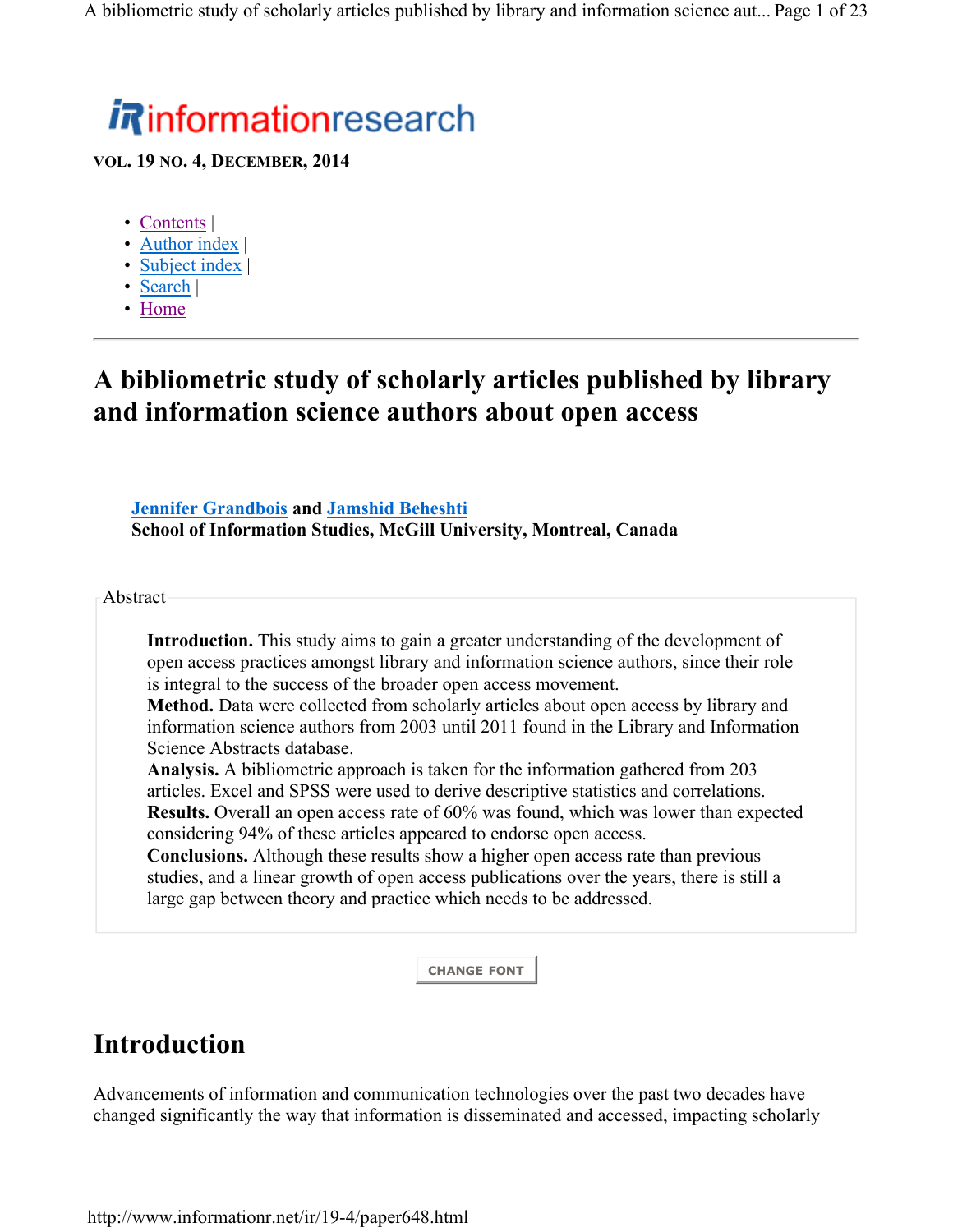communications. Printed journals have become less popular in academic libraries, both due to space limitations and patrons' demands, being replaced with digital publications which can be accessed from many countries across the world. In addition, recent budget cuts in most libraries, as well as the increasing cost of scholarly journals, the prices of which '*have risen faster than the average inflation rate*' (Drott, 2006, p.82), have compelled many institutions to contemplate reducing their expensive subscriptions to scholarly publications.

Within this context of limited funds, librarians must find a way to provide the services and materials their patrons' desire in the most cost effective manner. Most information-seekers in this digital age expect free and easily accessible electronic materials (Baich, 2012; Sidorko and Yang, 2009), to the extent that '*in some situations information seekers will readily sacrifice content for convenience*' (Connaway, Dickey and Radford, 2011, p. 27). Connaway *et al.*'s study found convenience to be '*the primary criteria used for making choices*' (2011, p. 27), where convenience includes the format of the resource (print or digital), the quality of the content and how much time accessing and using the resource requires. As such, one solution to providing resources that patrons desire without excessive costs to the library involves open access resources, which are freely available online.

Although there are other definitions of open access, in this paper we use the definition presented by the Budapest Open Access Initiative (BOAI). Authors deserve '*control over the integrity of their work and the right to be properly acknowledged and cited,*' but this literature should otherwise be freely and easily available on the Internet for anyone to

read, download, copy, distribute, print, search, or link to the full texts of these articles, crawl them for indexing, pass them as data to software, or use them for any other lawful purpose' (BOAI, 2012, para. 8).

Accordingly the only barrier to accessing peer-reviewed academic literature should be that of having access to the Internet itself (BOAI, 2012).

There are two methods for authors to make their academic literature available in open access venues: publish their articles directly into an open access journal (gold open access) or self-archive their preprint, postprint or PDF, depending on the copyright regulations of the journal in which they are publishing their work, into an open access repository or on their personal Website (green open access) (BOAI, 2012, para.7). Thus to some extent the choice of how an article is made available is in the hands of the authors themselves, although they may be limited by a lack of appropriate journals to publish in or the funds to publish directly in open access journals. To counter these barriers some institutions have open access policies and resources for authors and some research funding agencies now require a digital copy of their funded authors' manuscripts to be submitted into an open access repository upon acceptance to a journal (Zuccala, 2009, p. 35-36).

The benefits of open access extend beyond the money saved by libraries. Antelman's study found that '*across a variety of disciplines, open-access articles have a greater research impact than articles that are not freely available*' (2004, p. 379), which is confirmed by other studies that regarded the open access citation advantage (Davis, 2009; Norris, Oppenheim and Rowland, 2008; Xia and Nakanishi, 2012). Similar research analysed impact factor trends of open access journals over several years showing an increased trajectory of open access publishing and demonstrating that open access journals are comparable to more traditional journals (Gumpenberger, Ovalle-Perandones and Gorriaz, 2013; Mukherjee, 2007; Mukherjee, 2009a; Mukherjee, 2009b; Xia, 2012; Yuan and Hua, 2010). De Bellis lists several additional benefits, such as faster publication and dissemination, easier access for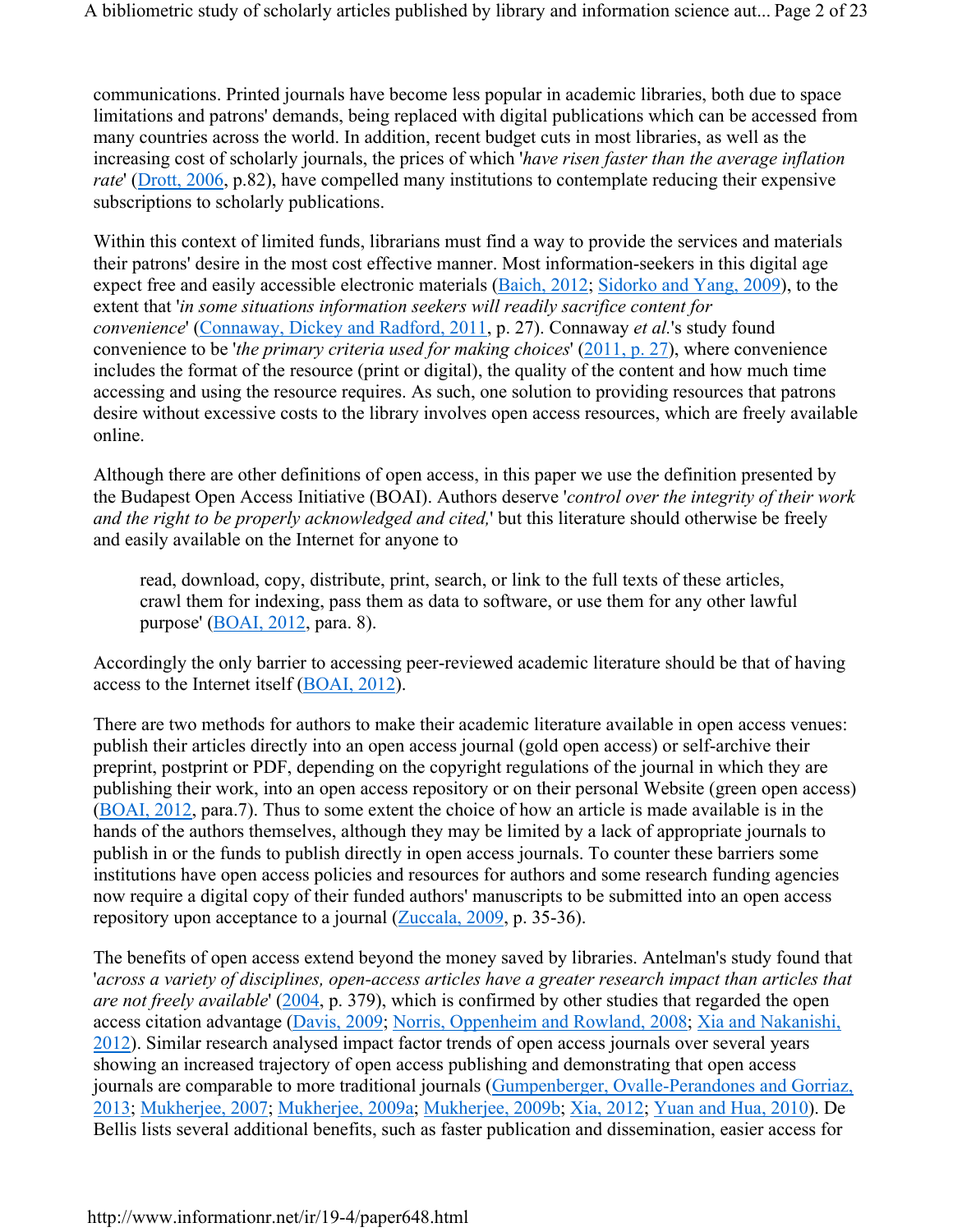researchers and fulfilling the ethical human *'right to know'* (2009, p. 299). Evidently there are many reasons to make academic articles available through open access.

Since library and information science authors should be well aware of this problem, it stands to reason that they would want to support open access publishing in every way possible, including adopting this method of publication for their own academic works. Despite this, previous studies have only shown between 27% (Way, 2010, p. 306) and 51% (Xia, Wilhoite and Myers, 2011, p. 796) of publications by library and information science authors available through open access options. However, these studies did not look specifically at articles about open access which would likely have a higher percentage of open access availability, since these authors are more aware of this issue, especially if their articles endorse this method of publication.

This study investigates this issue by gathering information about articles about open access written by library and information science authors, the journals they were published in, and their authors, from 2003 to 2011, to determine:

- What proportion of these articles endorse open access as well as what proportion is available as open access resources (directly or through self-archiving)?
- What are the characteristics of these articles, journals and authors?
- What correlations are there between article, journal and author attributes, and the availability of their publications?
- What are the open access publication longitudinal trends?

# **Literature review**

Although many studies about open access have been published over the last decade, this literature review targets those which are relevant to the present research and groups them by their main foci for analysis.

#### **Discipline and subject analysis**

Bibliometric studies about open access within the library and information science context presuppose differences between various disciplines and attempts to understand open access within this specific context (Kousha and Thelwall, 2006; Mukherjee, 2007; Mukherjee, 2009a; Mukherjee, 2009b; Way, 2010; Xia *et al.*, 2011; Xia, 2012; Yuan and Hua, 2010). Some of these studies were more focused on article and journal analysis, which will be examined in more detail below. Only two of these studies consider the overall rate of article open access availability, which is one of the main focuses of this research (Way, 2010; Xia *et al.*, 2011). To date there is only one study about open access as the subject of sampled articles. Although this study does gather data for multiple years, it is not limited to the library and information science discipline and it focuses on citation analysis, which is not directly relevant (Duzyol, Taskin and Tonta, 2010).

Way sampled articles from the top twenty library and information science journals (including open access journals) and found only 27% of articles available in open access options for 2007 (2010, p. 304-306). Way also emphasized the discrepancy between the high percentage of journals that allow self-archiving and the minimal amount of authors who actually archive their works (2010, p. 306- 307). This presents a fundamental problem because '*if professionals in [library and information science] are unwilling to archive their works in repositories, it should not be surprising that repositories face difficulties in recruiting content*' (Way, 2010, p. 306-307). Considering that '*a large*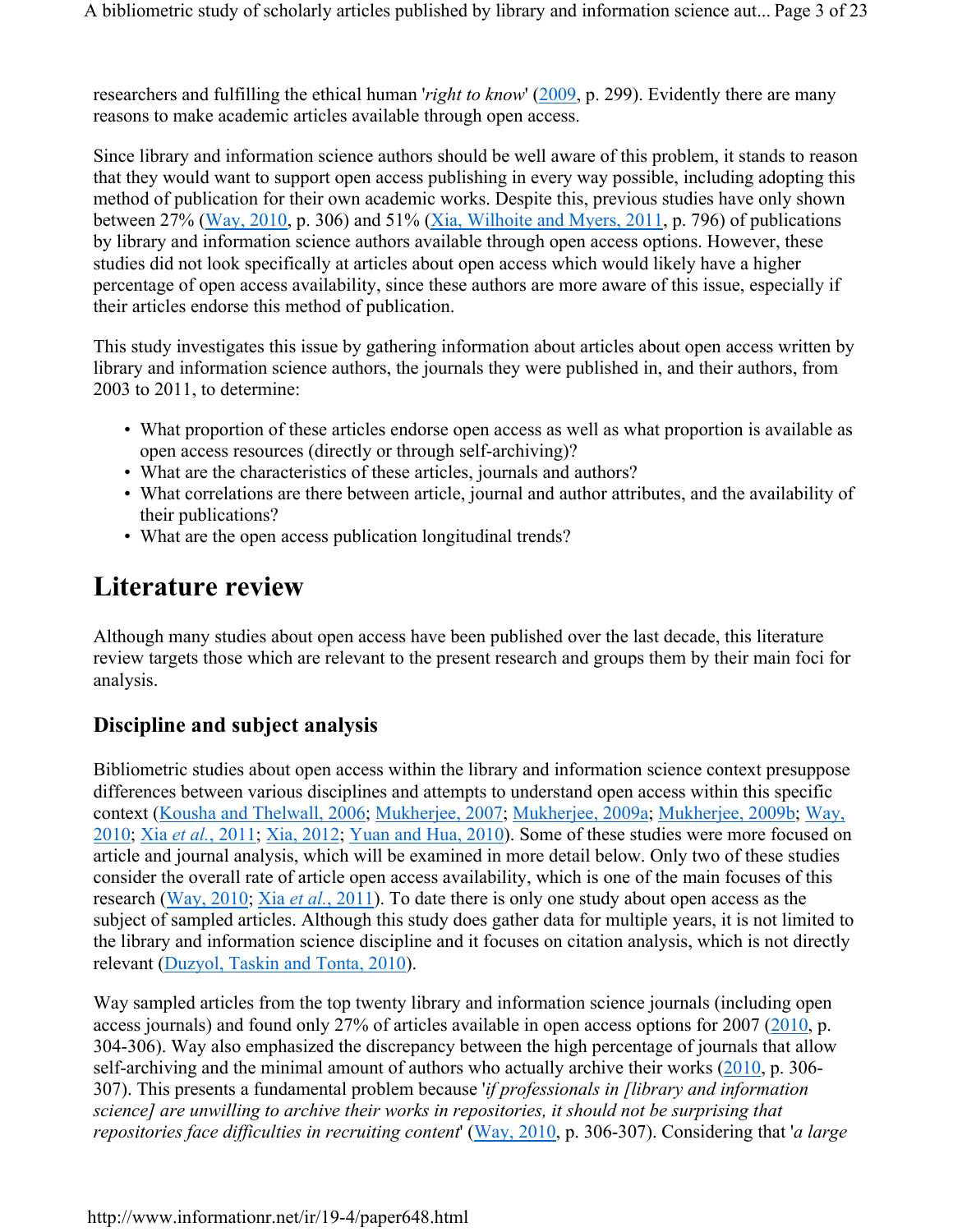A bibliometric study of scholarly articles published by library and information science aut... Page 4 of 23

*number of institutional repositories have been initiated and operated by academic libraries*' (Xia *et al.*, 2011, p. 799) and that librarian positions are being created specifically for scholarly communications, publishing and digital repositories at university libraries, it is clear that if library and information science authors are not following open access practices themselves there may be a limit to how far the open access movement will advance.

Xia *et al.* were more concerned with library and information science author self-archiving practices, so open access journals were excluded from analysis, and despite this they reported a more promising 51% open access availability rate for 2006 (Xia *et al.*, 2011, p. 794-796). They were also interested in correlations between author status and other variables, finding publication patterns between librarian and faculty authors to be similar in terms of the percentage of open access publications. Being the first study to compare author status with open access availability in this discipline, Xia *et al.* were surprised with this finding since '*librarians in general are more familiar with [open access] practice, and they understand better than teaching faculty the importance of free and quick information sharing*' (Xia *et al.*, 2011, p. 799). Evidently, understanding the open access publication patterns of library and information science authors is integral to the progression of the open access movement; however, since each of these studies only gathered data for a one year period at a time and there is a discrepancy between their methodologies, it is difficult to estimate the overall trends. Therefore the present research fills a gap by collecting data on library and information science articles about open access for multiple years to investigate the trends in the rate of open access availability.

#### **Article analysis**

A few studies focused on the attributes of the articles themselves from a multidisciplinary approach (Antelman, 2004) or within the library and information science field (Kousha and Thelwall, 2006). Aside from citation analysis to determine the impact of open access articles across four disciplines Antelman also tabulated the proportion of preprints and postprints for each selected discipline. The results showed that open access articles are cited between 45% (philosophy) and 91% (mathematics) more often than paid access articles, and also that self-archiving patterns do differ depending on the discipline (Antelman, 2004, p. 376-378). This research contributes to a better understanding of the benefits of open access and demonstrates that the open access culture of each discipline must be studied directly in order to be understood.

Kousha and Thelwall (2006) were interested in the '*motivations for URL citations to open access library and information science articles*'. They found that the majority of citations to these open access articles were for formal scholarly purposes (43%) and another 18% were for informal scholarly purposes such as course readings and bibliographies (Kousha and Thelwall, p. 2006, p. 510), indicating that availability of open access contributes to scholarly communications. Thus article analysis is another integral component to understanding open access publications and the present research gathered information on the self-archived formats of articles (preprint, postprint, PDF) amongst other attributes, but within the library and information science discipline.

#### **Journal analysis**

The impact factor and growth of open access journals have been analysed to determine if these journals are comparable to more traditional methods of academic publications. Whether from the multidisciplinary perspective (Gumpenberger *et al.*, 2013) or from the library and information science viewpoint (Mukherjee, 2007; Mukherjee, 2009a; Mukherjee, 2009b; Xia, 2012; Yuan and Hua, 2010) these studies have shown that open access journals are a viable method of publication, that they are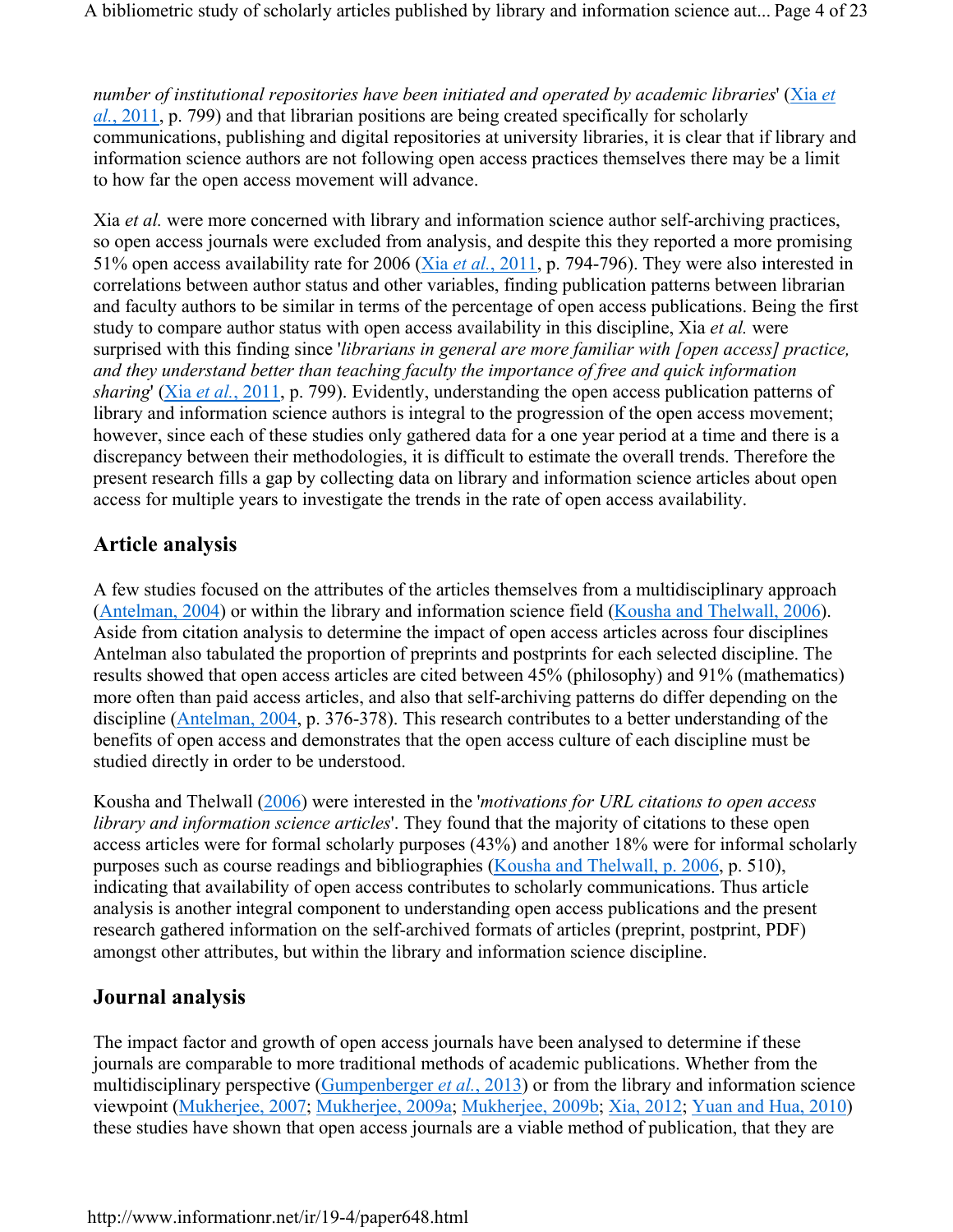comparable to paid access journals, including in the sense that some journals have more impact than others, and that they have had a steady growth over five to ten year periods of data analysis. This means that the gold open access route can be effective, but since it takes time for these journals to establish themselves and they tend to be newer than most paid access or hybrid journals, it will take time before there are sufficient open access journal options within each discipline.

As mentioned in the introduction, the alternative open access route is through self-archiving, thus when an open access journal is not available authors can choose a traditional journal that allows them to archive their works in an open access format. Laakso found that 81% of the sampled articles were published in journals that allow some form of self-archiving (Laakso, 2014, p. 491), making it feasible to avoid publishing articles where self-archiving is not permitted. However, this assumes that authors are aware of green open access methods and publisher policies, which is not always the case (Kim, 2010, p. 1917).

What has not received much attention prior to this study but is integral to open access is hybrid journals. Many journals that began as paid-access only journals now either have an option for authors to pay for their articles to be available via open access, or in some cases newer issues will be paid access but older issues will be available in an open access archive. Thus the present research addresses this phenomenon by gathering information about each journal included in the study.

#### **Author and country analysis**

Since the choice of whether or not an article is made available through an open access option is primarily the author's prerogative, aside from when their affiliation mandate or funding agency policy requires self-archiving of the article, studies that focus on author analysis are also integral to the open access movement. In addition to article availability, Xia *et al.* (2011, p. 800) also compared first author status with other article attributes and found that faculty were more likely to '*publish longer articles, have more references, and collaborate more often than librarians*'. The differences in the publication patterns of different authors indicates that studies and services should take these differences into consideration in order to be more accurate and beneficial. The research at hand is also concerned with the publication patterns of library and information science authors, however, with a more narrow focus on articles about open access and including articles that were directly published into open access journals.

Country analysis is grouped with author analysis since it is based on the country of the authors who published articles, rather than the country of the journal or publishing body. There are few studies that focus on country analysis and so far there does not appear to be any within the library and information science context. More broadly though, Sotudeh and Horri (2009, p. 21) determined that '*a relatively broad range of countries participate in [open access] movement whether by universally sharing and maintaining their [open access journals], or by submitting their scientific outputs*'. This is promising since international support is required for the open access movement to succeed and studies such as this one shed light on which countries are flourishing in terms of open access practices as opposed to countries which may need more information and support.

#### **Summary**

The above studies lay an integral foundation for the current study; however, no research conducted to date has taken into consideration all aspects under investigation within this context. Considering a substantial difference (25%) in the findings of the two studies that tabulated the proportion of library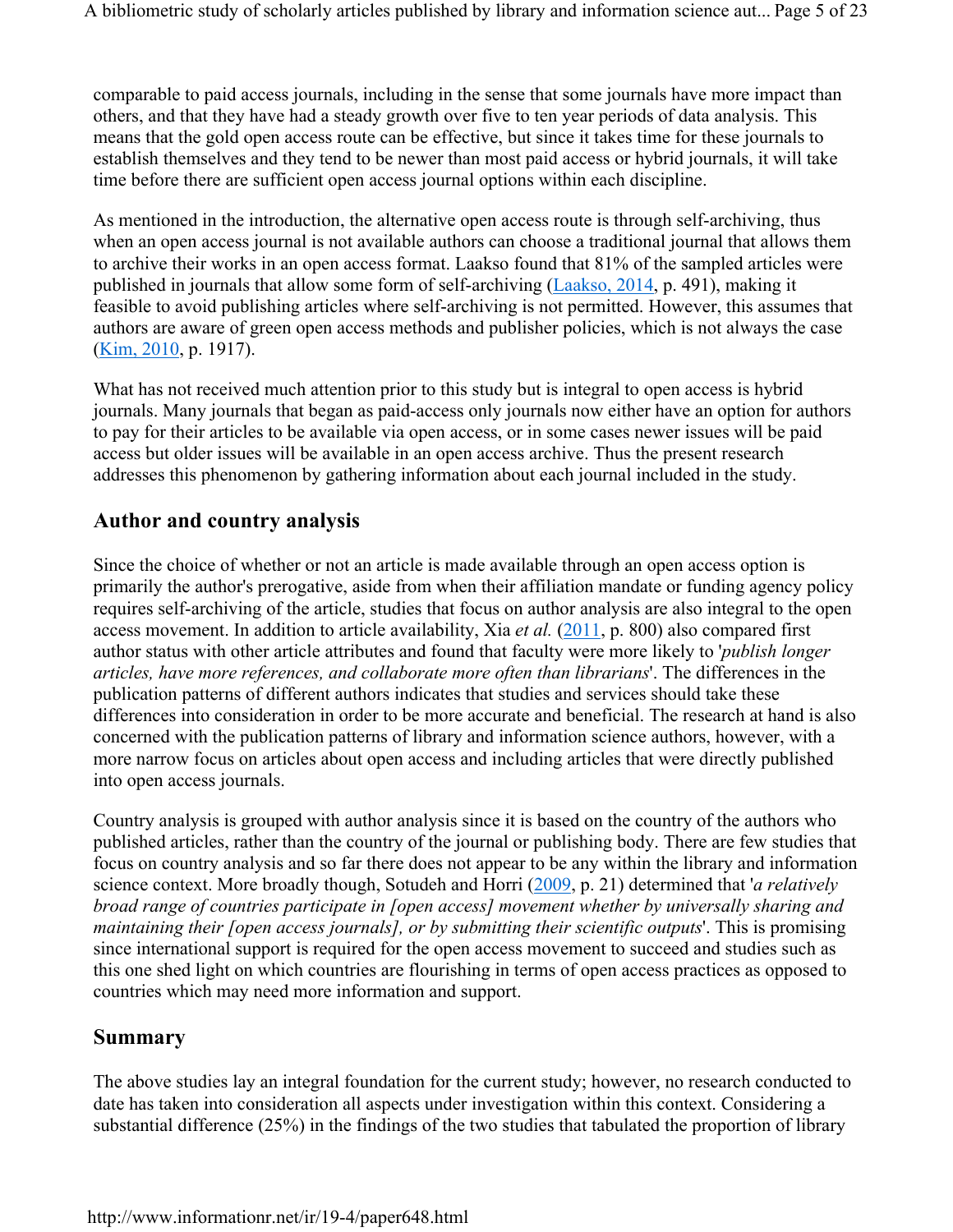and information science publications available as open access resources (Way, 2010; Xia *et al.*, 2011) and given that each of these studies only collected data for single year periods, there is a clear need for further investigation. More information is needed to determine whether or not the open access movement is gaining momentum and the level of support required to promote open access. This study aims to fill some gaps in the research and gain a more comprehensive understanding of the longitudinal trends in publications by library and information science authors about open access.

# **Method**

This quantitative study gathered multiple points of data concerning scholarly articles about open access written by library and information science authors in order to better understand their open access publication patterns. Similar studies selected top-ranked library and information science journals from directories in order to perform their searches within this discipline (Way, 2010; Xia *et al.*, 2011). However, for the purposes of the current study, searching a subject database was deemed more appropriate, which is the method utilized by Duzyol *et al.* (2010). *Library and Information Science Abstracts*, was used as the primary database in the field, since it indexes open access, paid access and hybrid journals. This search was conducted between January and March 2014.

#### **Data collection**

The search in *Library and Information Science Abstracts* was conducted by requiring that *open access* was found in the title of the record of English-language articles that were considered peer reviewed published in scholarly journals within the specified year range. Articles found by this method that fit the search criteria were then searched in Google Scholar by full title in quotation marks to determine if paid access articles were available in an open access format (Mukherjee, 2009a; Norris *et al.*, 2008; Way, 2010; Xia *et al.*, 2011), as well as which self-archive format was used (preprint, postprint, PDF). Journal titles from these articles were searched in the SHERPA/RoMEO database or on the Websites of the journals themselves, if not available in this database, to determine information about journal types and self-archiving policies (Laakso, 2014). Table 1 indicates the type of data gathered from each article that fit the criteria as well as how it was found.

| <b>Information</b><br>type          | <b>Specifics</b>                                                                            | <b>Notes</b>                                                                                                                                                                                                                                                   |
|-------------------------------------|---------------------------------------------------------------------------------------------|----------------------------------------------------------------------------------------------------------------------------------------------------------------------------------------------------------------------------------------------------------------|
| <b>Bibliographic</b><br>information | Title, author, year of<br>publication, journal,<br>number of pages,<br>number of references | Most information was included in the bibliographic record<br>of each article. Unique references were counted manually<br>when not included. Article title and author name were used<br>to retrieve further information.                                        |
| Article type                        | Research, case study,<br>review, other                                                      | Article was reviewed when type of publication was not<br>specified. Research included a method section, case studies<br>were self-identified, reviews regarded other pertinent<br>literature and research, other included editorials and<br>conceptual papers. |
| Article<br>availability             | Open access, paid<br>access, both                                                           | Determined by searching Google Scholar, followed by<br>Google if not found, without university proxy.                                                                                                                                                          |

Table 1: Data collection and categorization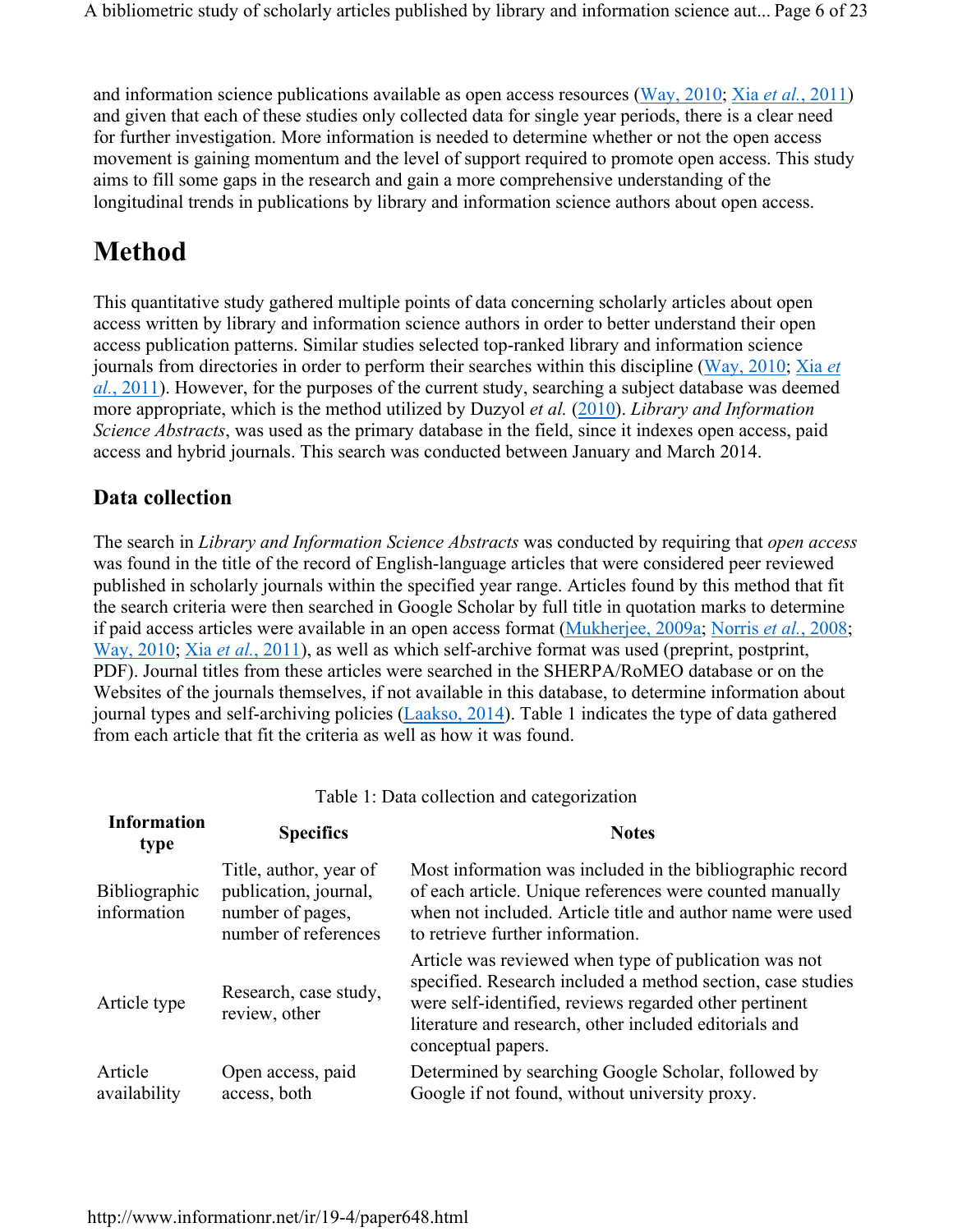| Article self-<br>archive format | Preprint, postprint,<br>PDF, not applicable | Determined by reviewing the archived article file when<br>found. Not applicable was automatically applied to directly<br>open access articles.  |
|---------------------------------|---------------------------------------------|-------------------------------------------------------------------------------------------------------------------------------------------------|
| Endorse OA                      | No, yes, uncertain                          | Determined by reviewing the article. Uncertain meant that<br>both benefits and disadvantages of open access were listed<br>with a neutral tone. |
| Journal type                    | Open access, paid<br>access, hybrid         | Determined by searching for each journal in the<br>SHERPA/RoMEO database or conducting a Web search<br>for journals not found in this database. |
| Journal self-<br>archive policy | Preprint, postprint,<br>PDF, unknown        | Same method as journal type.                                                                                                                    |
| Author<br>information           | Number of authors,<br>status, country       | A search of the Web was conducted if author status or<br>country was not listed within the paper itself.                                        |

#### **Criteria and categorization**

Since this research is focused on the publication patterns of library and information science authors, any paper that did not have at least one author that fit this criterion was discarded. While conducting a search of the Web about the author it was determined whether they were an academic, librarian or other professional with a Master's degree in Library and Information Science or an equivalent degree. Academics included professors, lecturers and researchers, whereas librarians and other professionals included individuals with the librarian title even if they had faculty status within their organization, or professionals working within a related industry that held a library or information science degree. In some cases when researching the author it was discovered that the individual was both an academic and a librarian so a new category was created for this group (both).

Time was another limiting factor. Originally it was intended to gather information about articles published between 2001, the first year the Budapest Open access Initiative conference took place, and 2011. However, there were no articles fitting the search criteria published in 2002 or earlier, so only relevant articles from 2003 until 2011 were included in this study. The cut-off of 2011 is important for validity, since authors may have an embargo of up to twenty-four months between when their article is published in a paid access or hybrid journal and when they can self-archive their article (Laakso, 2014, p. 482). As such, including more recent articles might skew the results.

Book and article reviews, as well as articles or communiqués of less than two pages, were not included in this study, since the interest was in original and substantive publications about open access. In total, 203 articles out of a possible 327 publications were deemed to fit the criteria for the present research.

#### **Data analysis**

Excel and SPSS were used to derive descriptive statistics, determine if any correlations were present in the gathered data and produce trend analysis. Initially the interest was to investigate the correlations between article availability and all other variables, however, no significant correlation was found for this relationship.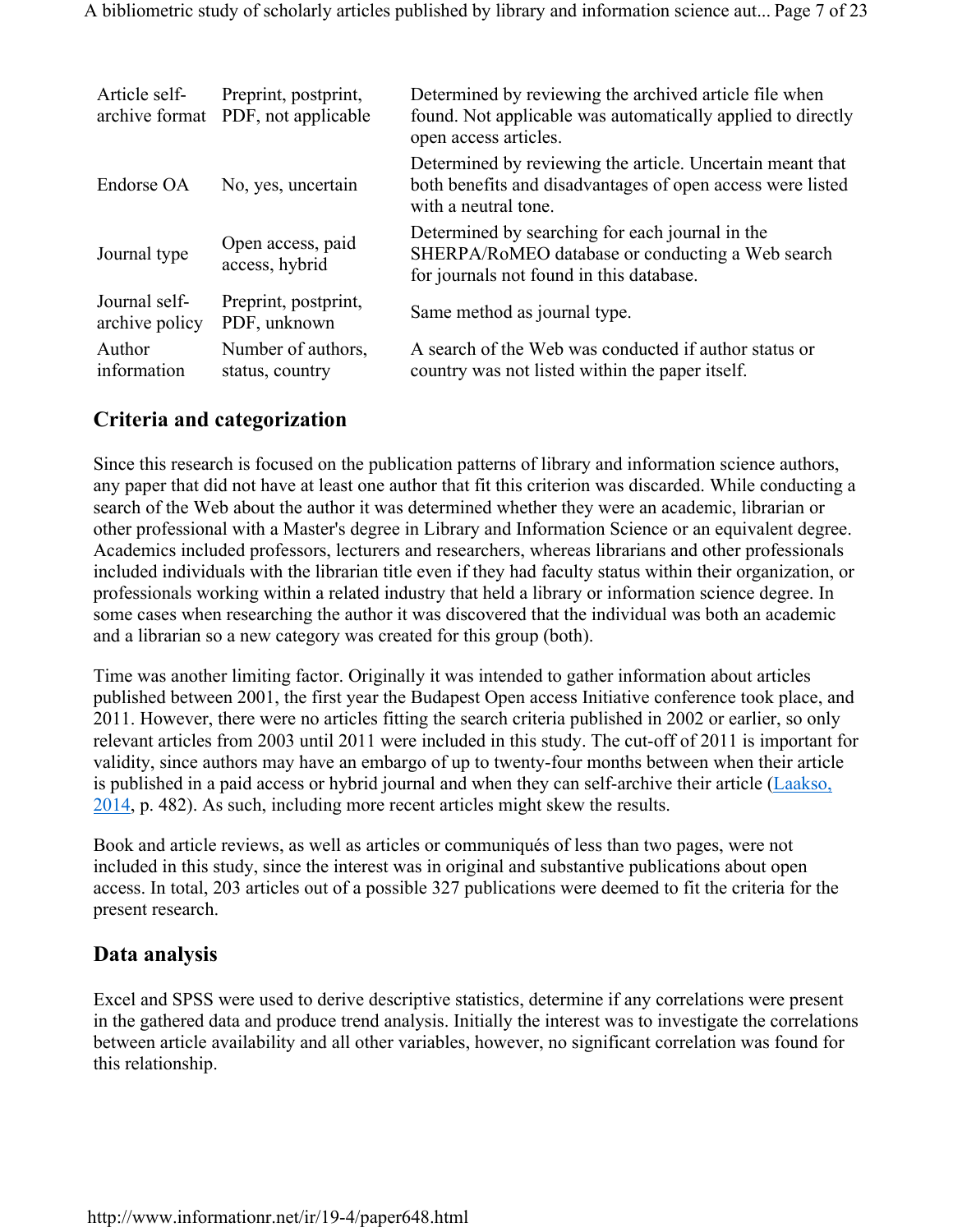A bibliometric study of scholarly articles published by library and information science aut... Page 8 of 23

## **Results**

#### **Endorsement and availability**

Of the 203 articles gathered for this study, 190 (94%) appeared to endorse open access, with only one article that obviously did not endorse it, and 12 (6%) articles were ambivalent. Combining two methods of open access publishing, 122 (60%) of the articles were made available via open access. More specifically, 81 (40%) articles were paid access only, 74 (36%) were directly published in an open access journal and 48 (24%) of the originally paid access articles were self-archived (Figure 1).





When regarding article availability per publication year, aside from 2007, direct publication in open access journals has always been below that of strictly paid-access articles (Table 2). However, when self-archived articles are included in the total open access article count, only 2004 and 2005 have more paid-access articles. The three highest years for combined open access are 2009 (27 articles or 13%), 2007 (22 articles or 11%) and 2011 (20 articles or 10%), whereas for the percentage of open access availability the highest years are 2003 (100%), 2007 (85%), 2008 and 2009 (60% each).

**Availablility**

| Availablility          |                       |                                      |               |                                    |    |    |
|------------------------|-----------------------|--------------------------------------|---------------|------------------------------------|----|----|
| Year of<br>publication |                       | Open Self-<br>access archived access | Open<br>total | % open Paid Total<br>access access |    |    |
| 2003                   | 0                     |                                      |               | 100%                               |    |    |
| 2004                   | $\mathcal{D}_{\cdot}$ | 3                                    | 5             | 45%                                | 6  | 11 |
| 2005                   |                       |                                      | Q             | 47%                                | 10 | 19 |
| 2006                   | 6                     | 4                                    | 10            | 53%                                | 9  | 19 |
| 2007                   |                       |                                      | 22            | 85%                                |    | 26 |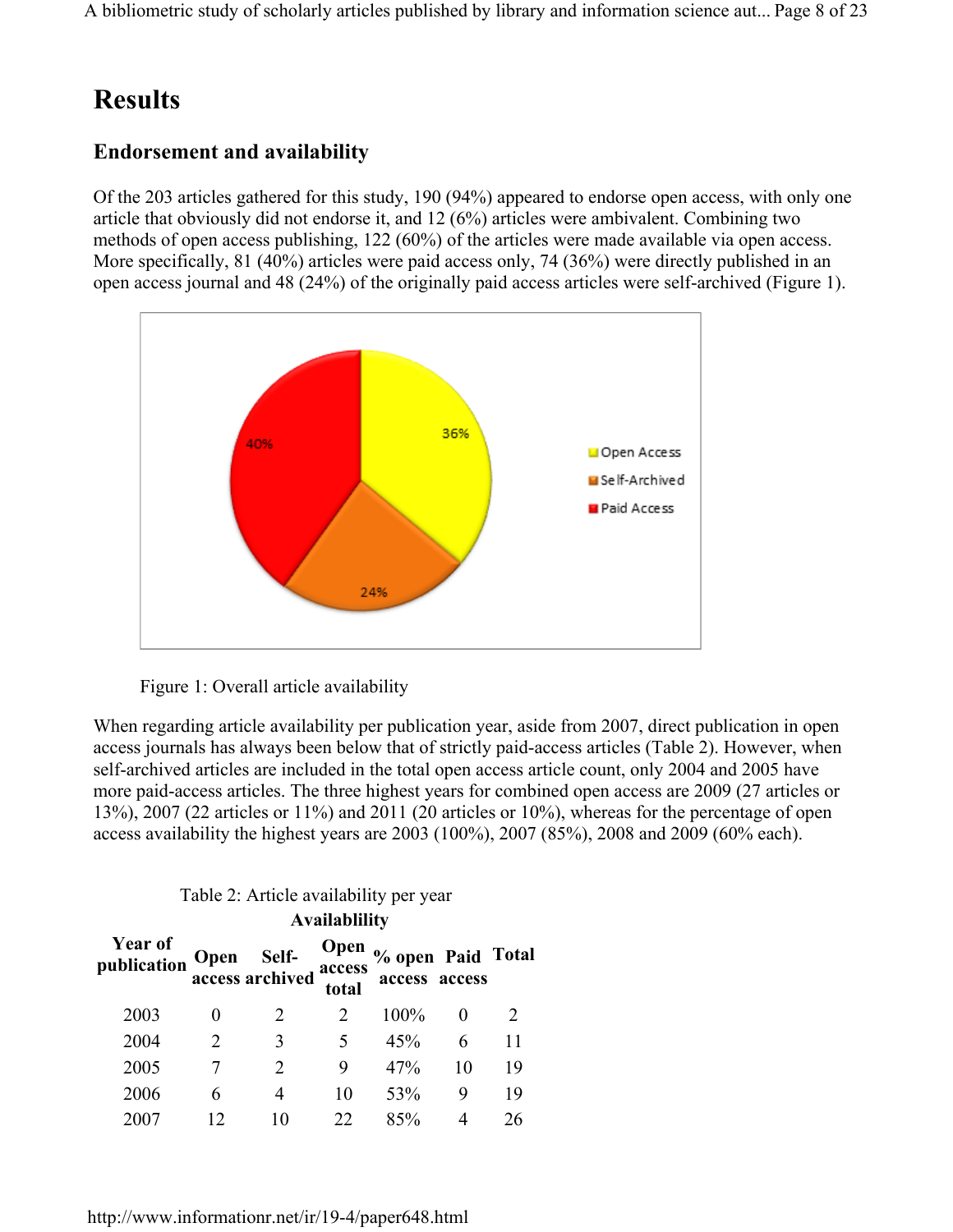A bibliometric study of scholarly articles published by library and information science aut... Page 9 of 23

| 2008  |    | $\mathcal{L}$ | 12   | 60%    | 8  | 20  |
|-------|----|---------------|------|--------|----|-----|
| 2009  | 16 | 11            | 27   | 60%    | 18 | 45  |
| 2010  | 11 | 3             | 14   | $52\%$ | 13 | 27  |
| 2011  | 13 | 8             | 21   | 62%    | 13 | 34  |
| Total | 74 | 48            | 122. | 60%    | 81 | 203 |

The goodness-of-fit tests for cumulative distributions show linear trends for paid access, open access and self-archived articles (Figure 2). As Table 3 indicates, the coefficient of determination  $(R^2)$  for all the distributions is highest for the linear equation, suggesting a steady and relatively slow pace of growth for publications on the topic of open access. Among these distributions, the self-archive category has the slowest growth rate, while the paid access category has the highest growth rate. However, when comparing the cumulative open access total, including self-archived articles, with that of paid access articles, the linear growth is comparable until 2006, after which open access takes the lead.



Figure 2: Cumulative distributions

| Table 3: $R^2$ values for cumulative distributions |  |                                                                |  |                            |
|----------------------------------------------------|--|----------------------------------------------------------------|--|----------------------------|
|                                                    |  | Linear                                                         |  | <b>Power Exponential</b>   |
|                                                    |  | $y = a x + b$                                                  |  | $y = a x^b$ $y = a e^{bx}$ |
|                                                    |  | Paid access* $0.9702$ y=10.595 x - 21230 0.9236                |  | 0.9234                     |
|                                                    |  | Open access* $0.9836$ y=10.429 x - 20901 0.8813                |  | 0.8810                     |
|                                                    |  | <b>Self-archived</b> $0.9705$ $y=6x - 12020$ 0.9395            |  | 0.9393                     |
|                                                    |  | * For the purposes of calculation, eight data points were used |  |                            |

#### **Articles**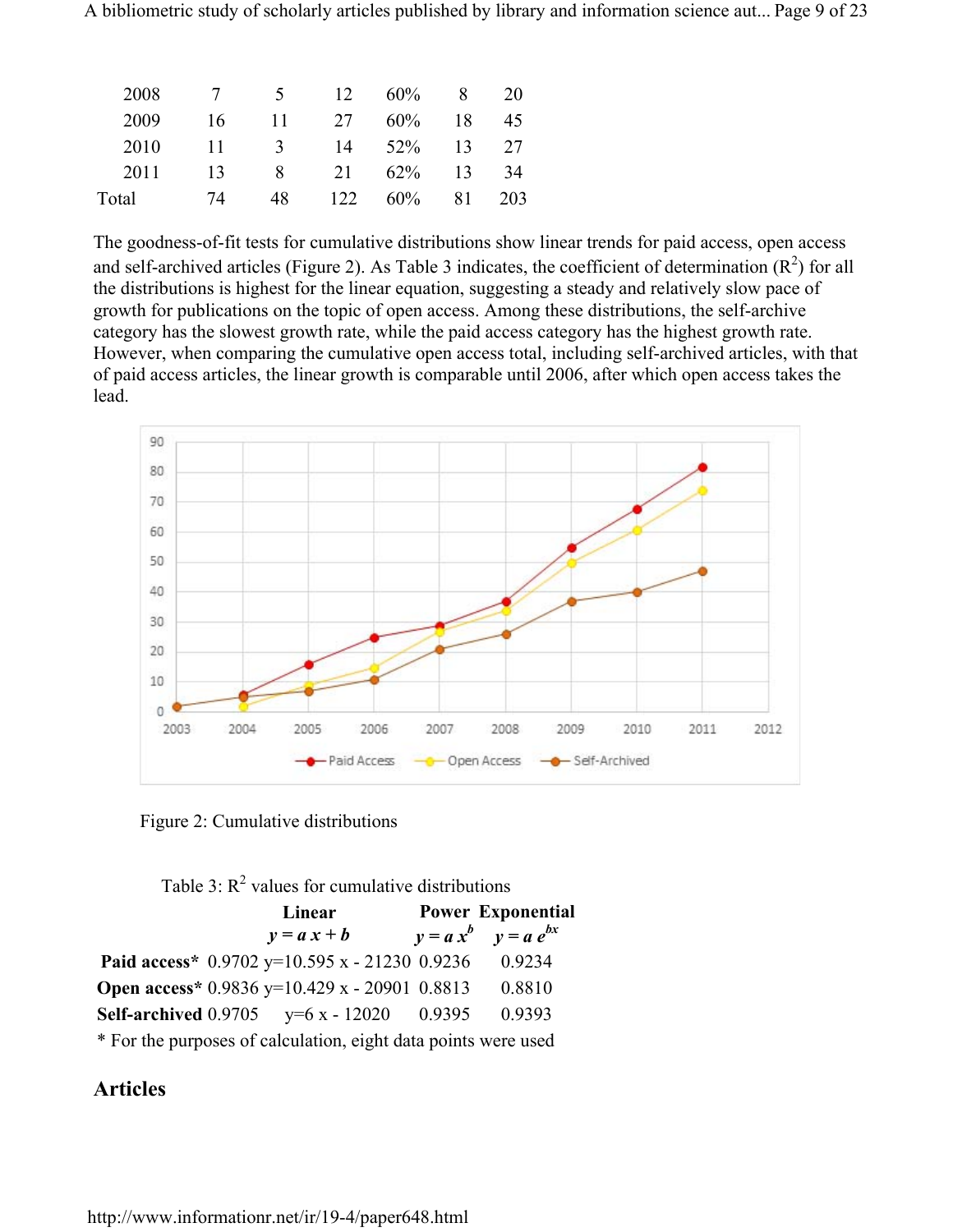As shown in Table 2, there has been an increase in publications about open access over the years and the three most recent years were the most productive, but the number of publications fluctuates depending on the year. Overall, 2009 was the most productive with 45 (22%) articles, followed by 2011 with 34 (17%) and 2010 with 27 (13%).

Figure 3 displays the percentages of articles by type. The majority of articles published about open access were original research, especially if the categories for case studies (39 or 19%) and research (90 or 44%) are combined (129 or 64%). Reviews were the second most common type (55 or 27%), with other types of articles being the least common (19 or 9%).





Only forty-eight of the 129 initially paid access articles were archived (37% self-archive rate): of these, the majority were archived as postprints (25 or 52%), with similar amounts of preprints (12 or 25%) and PDFs (11 or 23%). It was also found that eight articles (17%) were archived in formats not expressly allowed by their publisher's self-archive policy, although at least one of these did receive permission to do so.

#### **Journals**

Of the 203 articles, fifty-one (25%) were published in open access journals, two (1%) in strictly paid access journals and 150 (74%) in hybrid journals. Most articles published in hybrid journals were nonetheless strictly paid access (80 or 53%), forty-seven (31%) were self-archived and twenty-three (15%) were open access available from the journal itself. Of these twenty-three directly open access articles in hybrid journals, thirteen involved the authors paying for their article's open access availability, seven were archived by the journal and the policy for the remaining three could not be determined.

From the data gathered, there were a total of sixty-four unique journals of which sixteen (25%) were completely open access, two (3%) were strictly paid-access and forty-six (72%) were hybrid journals. All open access journals allowed authors to retain the copyright to their articles, whereas one of the paid access journals (*School Libraries Worldwide*) allowed joint copyright, and the copyright for the remaining journals was transferred to the publisher upon acceptance. The majority of hybrid journals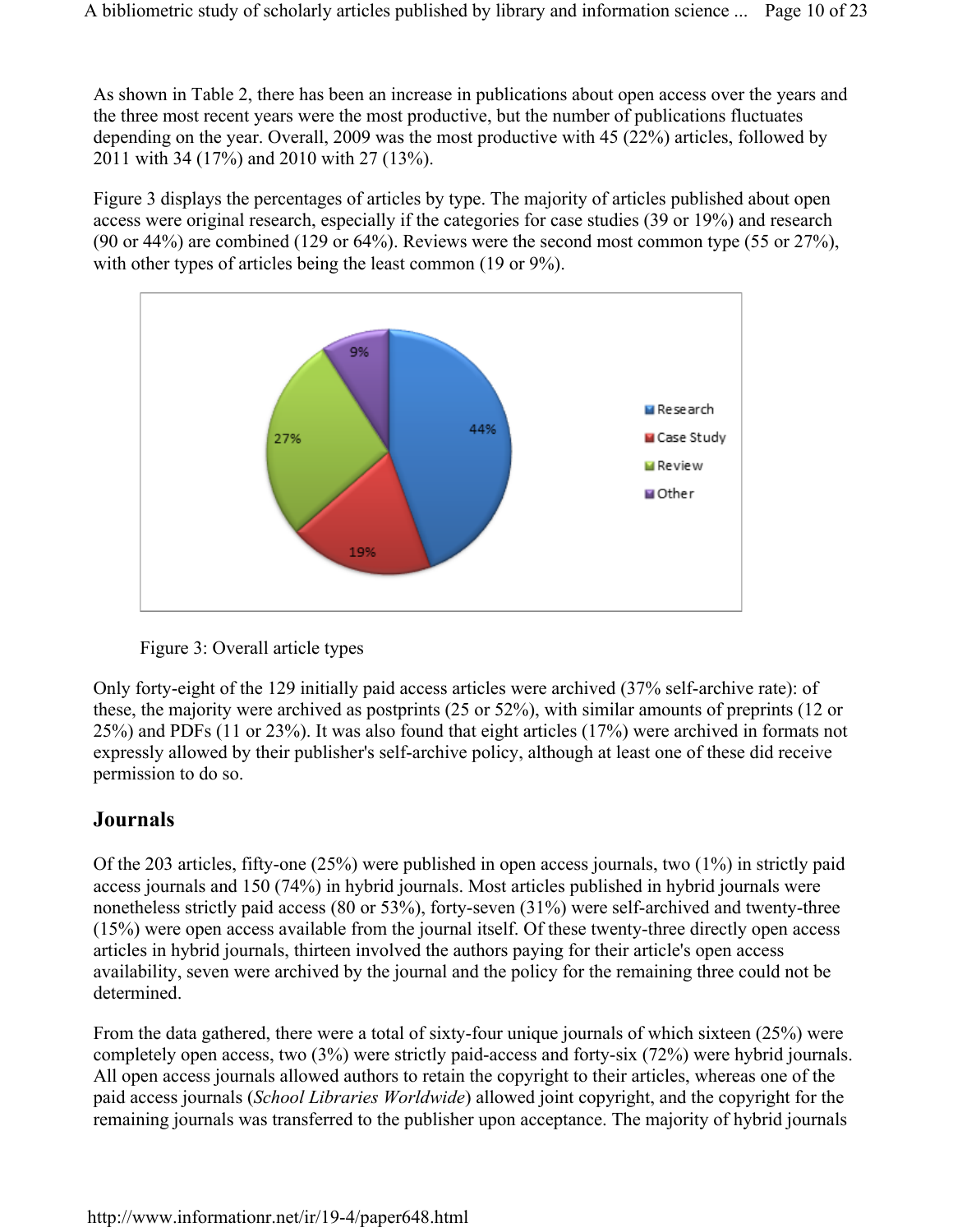(forty) allowed authors to choose to pay for open access, three journals allowed open access to archived issues (*American Archivist, Law Library Journal, Learned Publishing*), two journals have open access articles but the policy for the *Journal of Scholarly Publishing* is unclear whereas the *Malaysian Journal of Library and Information Science* requires the author to transfer their copyright to the journal for publication, and the *South African Journal of Library and Information Science* became open access in 2009 but not all materials from before that year are freely available.

Aside from three journals (5%) whose self-archive policy could not be determined, all journals in this study allowed some form of archiving. The majority of journals allowed the postprint of the article to be archived (40 or 63%), followed by the PDF (20 or 31%), and just one journal allowed only the preprint to be archived (*Journal of Scholarly Publishing*). Of the twenty journals that allowed the final copy of the article to be self-archived (PDF), sixteen were open access journals, three were hybrid journals (*American Archivist, Libri, South African Journal of Library and Information Science*), and one was a paid access journal (*School Libraries Worldwide*).

#### **Authors**

The publications gathered for this study had between one and five authors per article. There is a negative correlation between the total number of authors per article and the frequency of articles. The majority of articles had only one author (117 or 58%), followed by two authors (63 or 31%), three authors (18 or 9%), four authors (4 or 2%), and only one article was published with five authors.

The status of each author who published an article was combined so that if all authors were academics the author status was designated *academic*, and if all authors were professionals the author status was coded as *professionals*. However, if there was at least one academic and one professional, or if one author had been categorized as both, the author status was classified as *both*. Based on this classification, the majority of combined article author statuses were *professionals* (105 or 52%), followed by *academics* (56 or 28%), and the remainder were *both* (42 or 21%).

Although there was no statistically significant correlation between combined author status and article availability, the results show that professionals published the largest number of articles about open access in open access journals (45 or 22%), followed by academics (16 or 8%) and articles published by both types of authors (13 or 6%) as shown in Figure 4.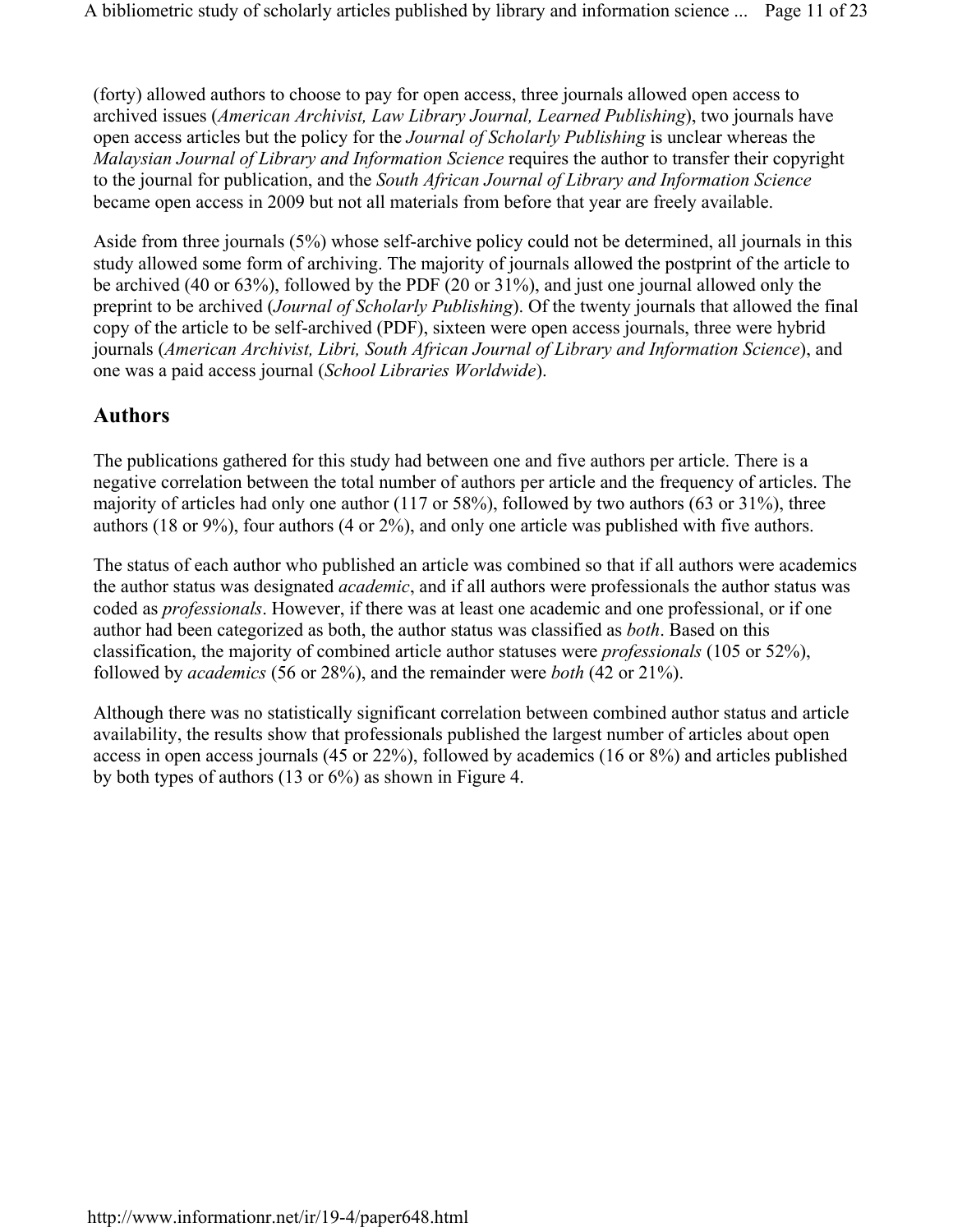

Figure 4: Author status by article availability

As shown in Table 4, of the 48 self-archived articles, professionals archived 21 articles (44%), academics archived 14 articles (29%) and both author types combined archived 13 articles (27%). A difference was found in the percentage of self-archived preprints, of which professionals accounted for 75%.

Table 4: Author status by article self-archive format

| <b>Self-archived</b> |    |                                   |    |              |
|----------------------|----|-----------------------------------|----|--------------|
| format               |    | <b>Academic Professional Both</b> |    | <b>Total</b> |
| Preprint             | 2  | Q                                 |    | 12           |
| Postprint            | 8  | 9                                 | x  | 25           |
| <b>PDF</b>           |    | 3                                 |    | 11           |
| Total                | 14 | 21                                | 13 | 48           |

When self-archived articles are included in the total open access count (Figure 5), although all author statuses published more open access articles than paid access articles, professionals have the highest open access contribution (33%), followed by academics (15%) and both author types combined (13%). However for the open access advantage of each status, professionals are again in the lead (63%), closely followed by both (62%) and academics (54%).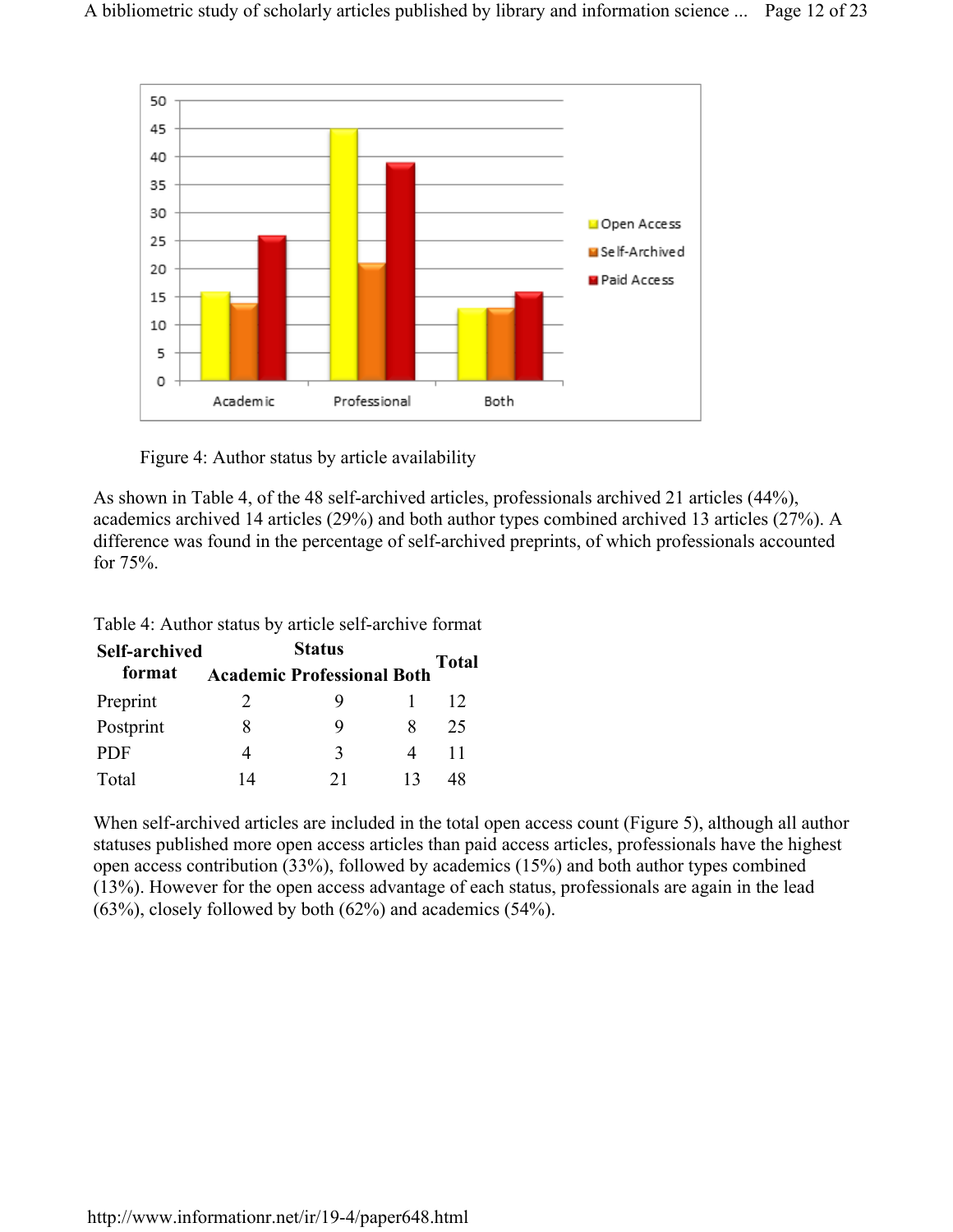

Figure 5: Author status by total open access vs. paid access

Some significant relationships were found between combined author status and article attributes. Author status compared with article type showed a highly significant correlation ( $\chi$ 2 = 42.323, df = 6, p <0.000). As shown in Figure 6, professionals published the vast majority of case studies (31 or 79%) and reviews (40 or 73%), whereas academics published the majority of research articles (39 or 42%). Other article types had an even distribution.



Figure 6: Correlation between author status and article type

Using one way analysis of variance (ANOVA), significant results were found for combined author status compared to the length of articles ( $F = 5.827$ ,  $df = 2$ , 200, p <0.003) and number of unique references (F = 7.132, df = 2, 200, p < 0.001). As demonstrated in Figure 7 the mean number of pages for academics is 13.68 pages versus the mean number of pages for professionals at 10.10 pages. For articles written by both authors the mean is at 11.57 pages. Figure 8 shows a similar pattern with the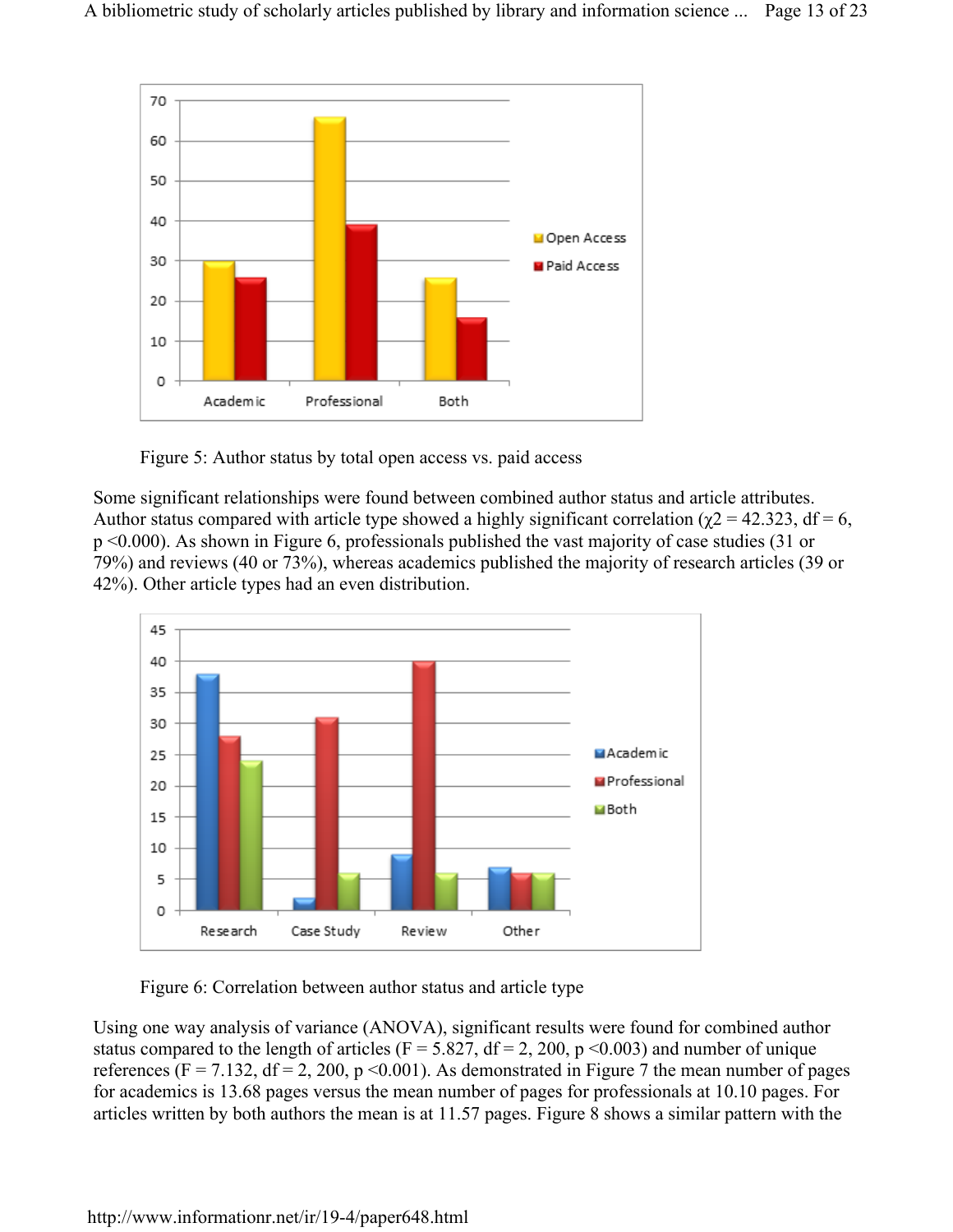mean number of unique references for academics being 30.32 versus professionals at 18.70, and the mean for articles written by both types of authors is 24.26.



Figure 7: Mean number of pages per author status



Figure 8: Mean unique number of references per author status

A relatively significant relationship (at  $p<0.1$ ) between combined author status and the number of authors per article was found ( $χ$ 2 = 8.384, df = 4, p = 0.078). Professionals published the majority of articles written by one author (66 or 56%) and two authors (32 or 51%), whereas articles published by three or more authors were more likely to be written by both authors (9 or 39%), as shown in Figure 9.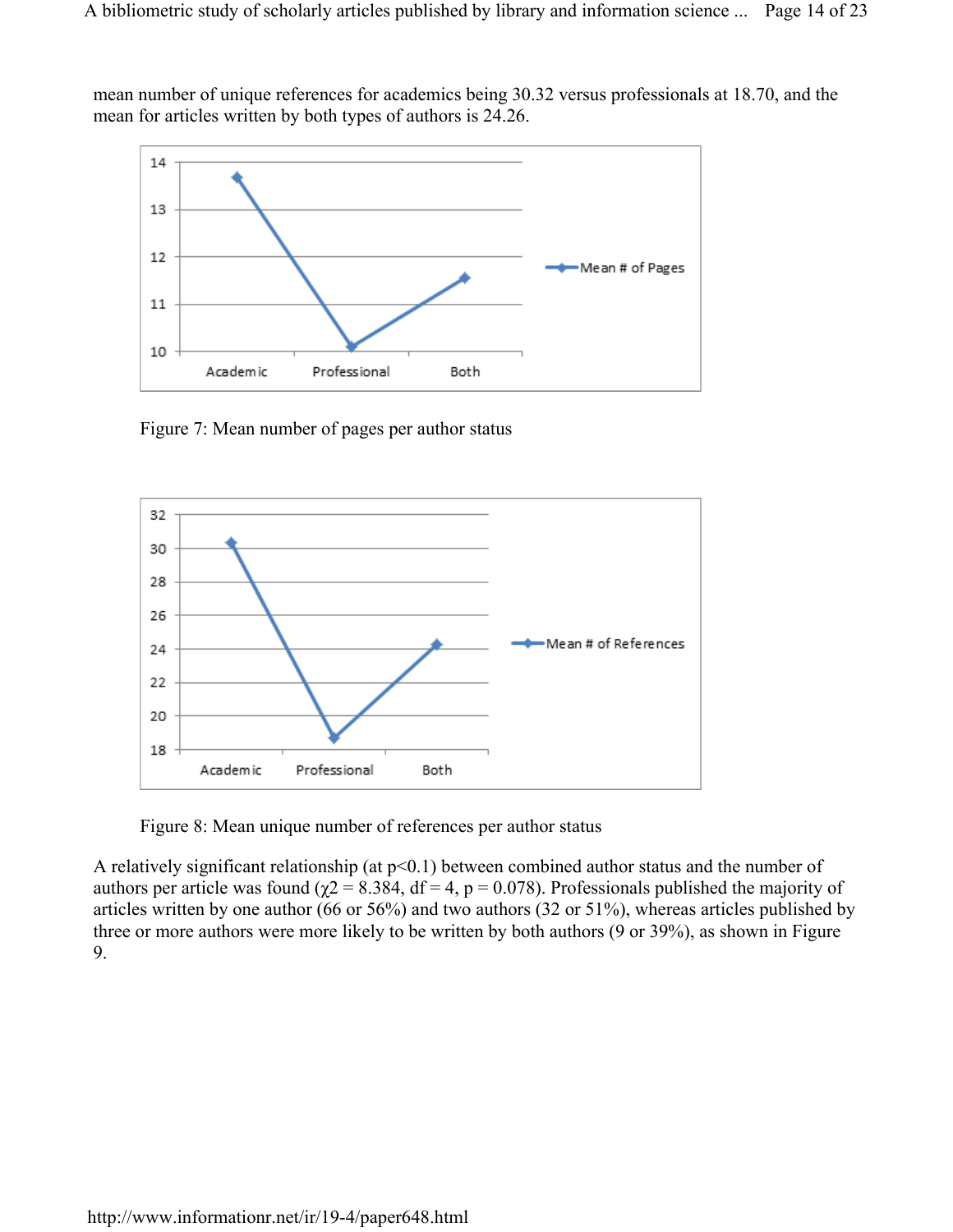

Figure 9: Correlation between author status and author count per article

As with author status, the summary of author country per article was determined by classifying an article that has multiple authors from the same country as that country, or authors from more than one country per article under multiple countries. Based on this classification the top six countries for publications about open access are the USA (91 or 45%), the UK (19 or 9%), India (17 or 8%), Canada (10 or 5%), Iran (8 or 4%) and Germany (5 or 3%).

Although the USA is in the lead in terms of overall publications about open access, it does not have the highest rate of making articles available as an open access resource. The USA published fortythree of a total of ninety-one articles in open access venues (47%), compared broadly to other countries which published seventy-eight of a total of 112 articles as open access resources (70%).

Figure 10 demonstrates the frequency of open access versus paid access articles in individual countries aside from the USA. Countries with a 100% open access publishing rate are China, Denmark, France, Germany, Greece, Iran, Japan, Netherlands, Nigeria, Norway, Peru, Philippines, South Africa and Spain. Countries with a 50% or higher open access publishing rate in descending order are India (88%), Canada (70%), Australia (67%), Korea, Malaysia and Slovenia (50%).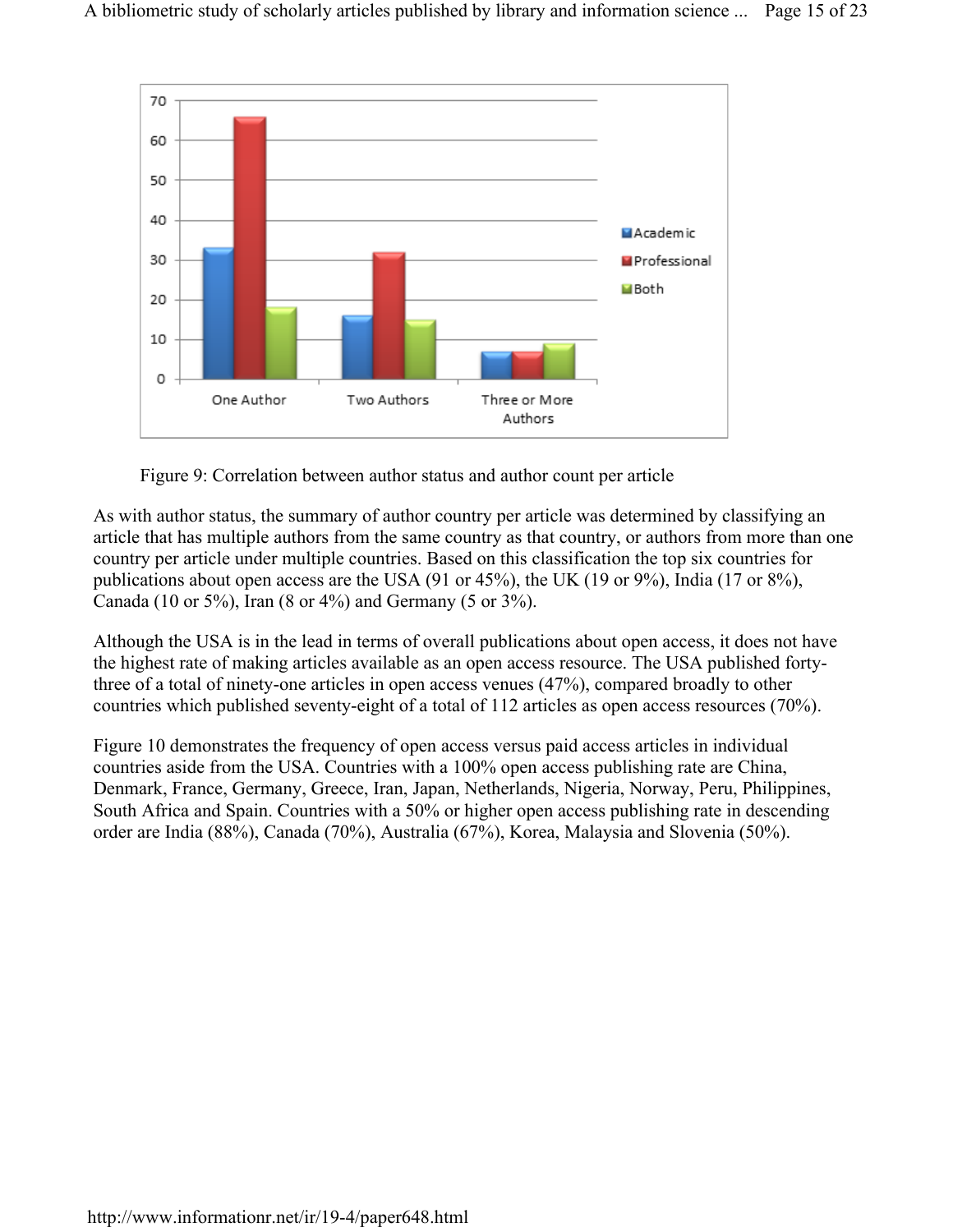

Figure 10: Combined author country per article by availability, excluding USA

### **Discussion**

#### **Endorsement and availability**

Overall the findings of this study reported a higher open access percentage (60%) than previous studies which focused on publications by library and information science authors. This means a 33% increase over Way's findings (2010) and a 9% increase over those of Xia *et al.* (2011). It might be argued that some of this difference is due to the inclusion of other article types since Xia *et al.* (2011) only included research papers, but if only research articles are considered in the present study, the open access rate is even higher (66%), whereas non-research articles are reported at 56% (Table 5).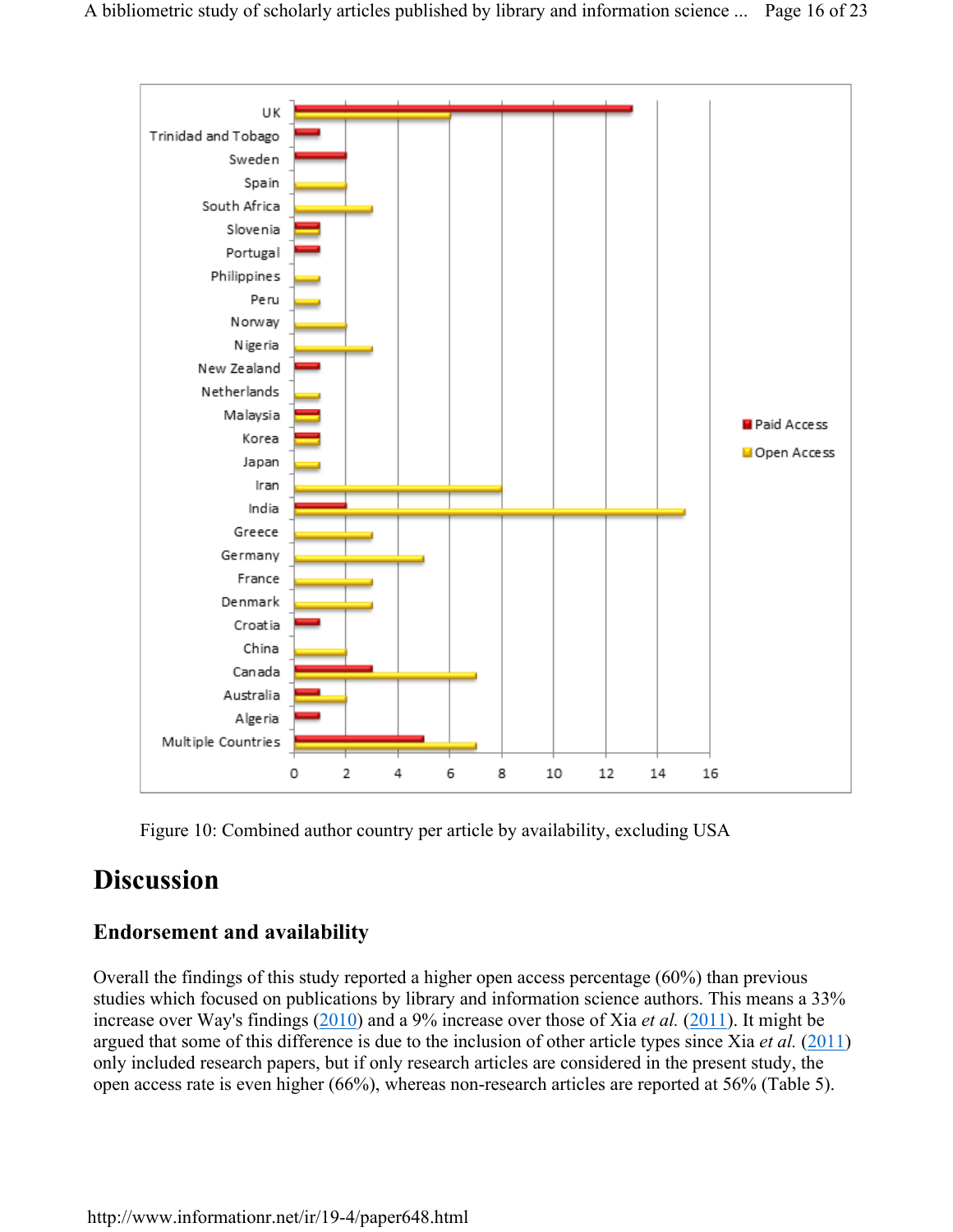| Table 5: Article type by availability |                                                                  |    |     |               |  |
|---------------------------------------|------------------------------------------------------------------|----|-----|---------------|--|
| <b>Type of</b>                        | <b>Availability</b><br>publication Open access Paid access Total |    |     | % open access |  |
|                                       |                                                                  |    |     |               |  |
| Research                              | 59                                                               | 31 | 90  | 66%           |  |
| Case study                            | 23                                                               | 16 | 39  | 59%           |  |
| Review                                | 27                                                               | 28 | 55  | 49%           |  |
| Other                                 | 13                                                               | 6  | 19  | 68%           |  |
| Total                                 | 122                                                              | 81 | 203 | 60%           |  |

Another way to consider this is based on the years that data were collected, since Xia *et al.* (2011) collected data for 2006 (p. 794) and Way (2010, p. 304) collected data for 2007. In this case the current study has very similar findings to that of Xia *et al.* (2011), 53% compared to their 51%, whereas the difference between this study and Way's (2010) is increased, 85% compared to 27%, despite Way having 14 of the 20 journals examined in common with the present study. This discrepancy is likely in part due to the present study's focus on articles about open access, but is also affected by Way's methodology, in which data was collected within a year of the original article publication (2010, p. 304). As mentioned above, this might not allow sufficient time for authors to be able to self-archive their works due to journal embargo periods, which can be up to two years. The current study allowed a little over two years between the latest article publication year and data collection, and received similar results to Xia *et al.* (2011) which waited a little over three years.

Nonetheless, a higher open access rate was expected for the present research since the articles included in this study were specifically about open access, 94% appeared to endorse open access within the article that they published and 98% of the articles were published in journals that allowed the author to self-archive. Since statistically significant relationships between availability and other variables were not determined in this study, further research needs to be conducted in order to understand why library and information science authors choose to publish their articles into open access or paid access journals and whether or not to self-archive their articles.

It was expected that the rate of open access publications would increase steadily over the years after the Budapest Open Access Initiative began, due to raised awareness and greater establishment of the benefits of open access. The cumulative distribution for availability shows a steady increase of combined open access through linear growth. Whether in the future the rate of growth of publications on open access remains linear, becomes exponential or diminishes remains to be seen.

#### **Articles**

Although there is some fluctuation, overall the number of articles about open access is increasing; however, there was a spike in 2009 that was not matched by any other year in this study (Table 2). Due to the delay between when an event occurs and when articles would be published about it, the increase in articles is perhaps related to the first Open Access Day '*held on October 14, 2008*' and the related announcements *'beginning on August 4, 2008'* (Curran, 2009, p. 34). The increased awareness brought the open access movement to the forefront briefly, but then the rate of publications reverted to the steady increase seen in most other years.

The self-archive rate (37%) was lower than expected since 98% of these articles were published in journals that allowed the authors to archive their works. This indicates that other factors affect the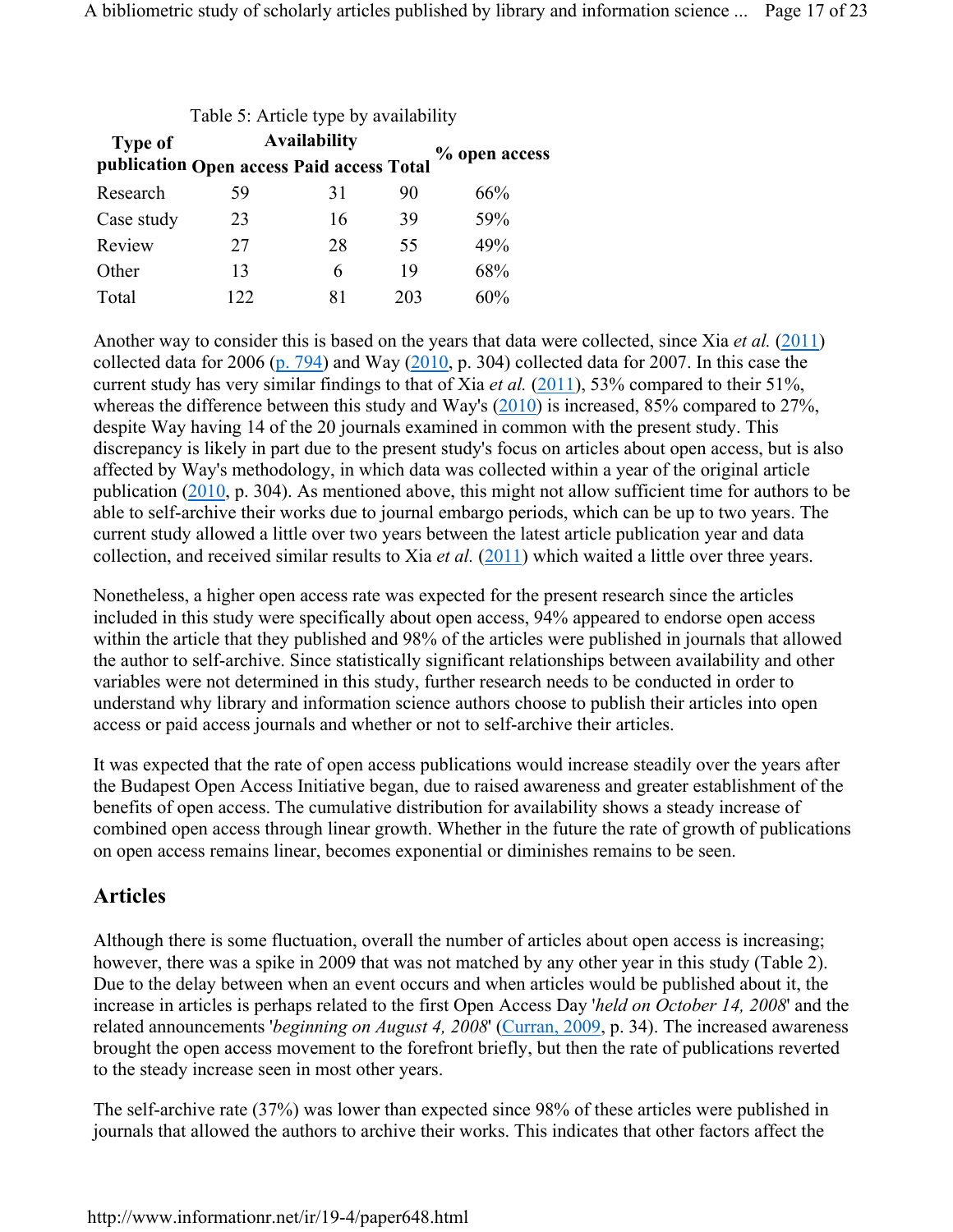author's choice to archive articles. Kim (2010, p. 1909) argues that '*concerns about copyright, extra time and effort, technical ability, and age*' are all factors that negatively affect author self-archive rates and that one solution to this problem is providing the right services.

For the articles that were archived, the library and information science field appears to have a preference for postprints (52%) compared to preprints (25%) and PDFs (23%). Antelman (2004, p. 378) compared the proportion of preprints and postprints in four disciplines, which ranged from predominantly preprints in mathematics (close to 90%) to predominantly postprints in engineering (close to 80%). Evidently the pattern of archiving articles varies greatly depending on the discipline. Kim (2010, )p. 1919 found this to be true from the qualitative perspective as well, stating that '*a selfarchiving culture significantly affects the extent that professors self-archive their research*'. However, since Kim only surveyed professors in broad subject areas, the closest category being social science, it would be ideal to conduct a survey on library and information science authors specifically with consideration for the differences between author status.

Another interesting finding involves authors archiving their works in a format that was not generally allowed by their publisher (17% of self-archived articles). Permission can sometimes be granted for this practice by the publisher and it was clear that at least one of those eight articles did have such permission. Nonetheless, this points to one of the issues found in Kim's (2010, p. 1917) study, that the '*majority of interviewees expressed concerns and uncertainty about copyright issues involved in selfarchiving*'. Thus not being aware of what rights authors have, not being sure what format is allowed based on what journal they published in and not being aware where to find this information is a problem that needs to be addressed when creating services that promote open access publication generally and self-archiving specifically.

#### **Journals**

As mentioned in the results section, the majority of unique journals in this study are hybrids that have both open access and paid access elements to them (72%), followed by strictly open access journals (25%) and a minority of strictly paid-access journals (3%). It is very interesting that traditional journals are becoming a rarity, which indicates a change in culture even though only 9% of articles published in hybrid journals include the author paying for open access to their article. This low rate is likely because '*for each accepted article the author is charged a fee of from \$300 to over \$3,000 depending on the journal*' (Drott, 2006, p. 94). Even if it is also argued that '*almost every open access journal has a policy of permitting authors to request that fees be waived*' (Drott, 2006, p. 95), it is unclear whether this is also true of hybrid journals, which is another issue that needs to be studied further.

Like traditional journals, not all open access journals have the same impact (Mukherjee, 2009b), thus authors should research the journals they choose to publish in. Although publishing directly into open access journals is ideal in the sense that authors retain their copyright, if a high quality open access journal is not available then subscription journals may be the better choice. When that is the case authors should at least ensure enough rights are retained to archive their articles. This is certainly feasible in library and information science since 98% of these articles were published in journals that allow self-archiving, with the remaining 2% having policies that could not be determined. This is 17% higher than the level shown in Laakso's (2014) results from a multidisciplinary approach. Some of this discrepancy might be due to the smaller sample size and the inclusion of open access journals in the current study; however, when open access journals are excluded, 97% of the remaining articles could still be self-archived.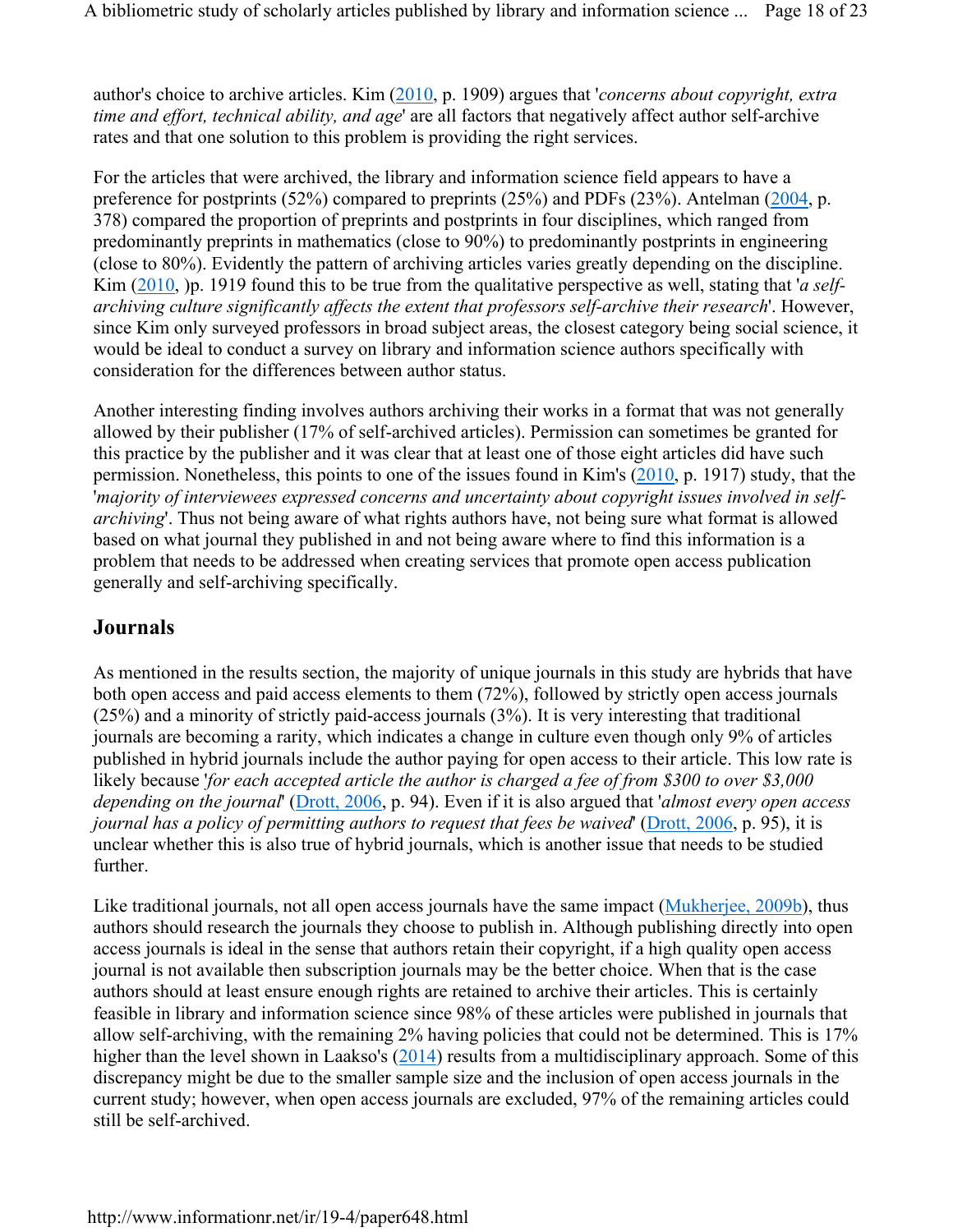#### **Authors**

Many comparisons can be made between the findings of this study and that of Xia *et al.* (2011) in terms of author status correlations. This study confirms that there is no statistically significant correlation between article availability and author status, and that academics/faculty are significantly more likely to publish longer articles and have more references per article. In terms of author status compared with the total number of authors per article, academics/faculty were only somewhat more likely to collaborate (41% of articles had more than one author) than professionals/librarians (37%).

However, some differences between these studies should be noted. In the study by Xia *et al.* (2011) study the open access percentages for professionals/librarians (52%) were much closer to that of academics/faculty (51%) than they were in the present study, in which professionals or librarians were found to have 63% and academics and faculty had 54%. Also, the total publications of faculty made up 69% (Xia *et al.*, 2011, p. 796), whereas in this study the majority of articles were written by professionals (52%). This could be because Xia *et al.* (2011) only considered the status of the first author rather than combined author status and because they excluded all non-research papers from their study, since faculty were found to be 68% more likely to publish research than other article types in this study.

Considering this study focused on articles about open access, it is less surprising that there were no differences found between author status and article availability, since all authors in this study are aware of the open access movement to some extent. The findings of other correlations with author status are fairly reasonable since academics are often expected to conduct more theoretical or conceptual research as part of their employment, and resources are allotted for this, which can account for longer articles, more references per article and being more likely to publish research articles.

Another interesting finding is that although the USA accounted for the vast majority of articles about open access (45%), it did not have the highest rate of open access availability at 47%, compared to every other country combined at 70%. Author surveys should be conducted to understand this gap between theory and practice in the USA, and, if resources allow, surveys of stratified samples from countries with different open access rates.

# **Limitations**

One of the limitations of this study is the accuracy of author status classification. Xia *et al.* (2011) suggested that this classification could be inaccurate when not included within the paper or bibliographic record since a Web search usually reflects the author's current status, rather than that at the time of publication. In some cases, a more in-depth Web search may increase accuracy; however, limited information may be available about an author's previous employment.

Another constraint of the study may be the limited sample size. Data could be collected on all articles written by library and information science authors to increase the sample size. It may be also feasible to conduct a similar study across multiple sources and disciplines for comparative analysis and more generalizable results.

# **Conclusion**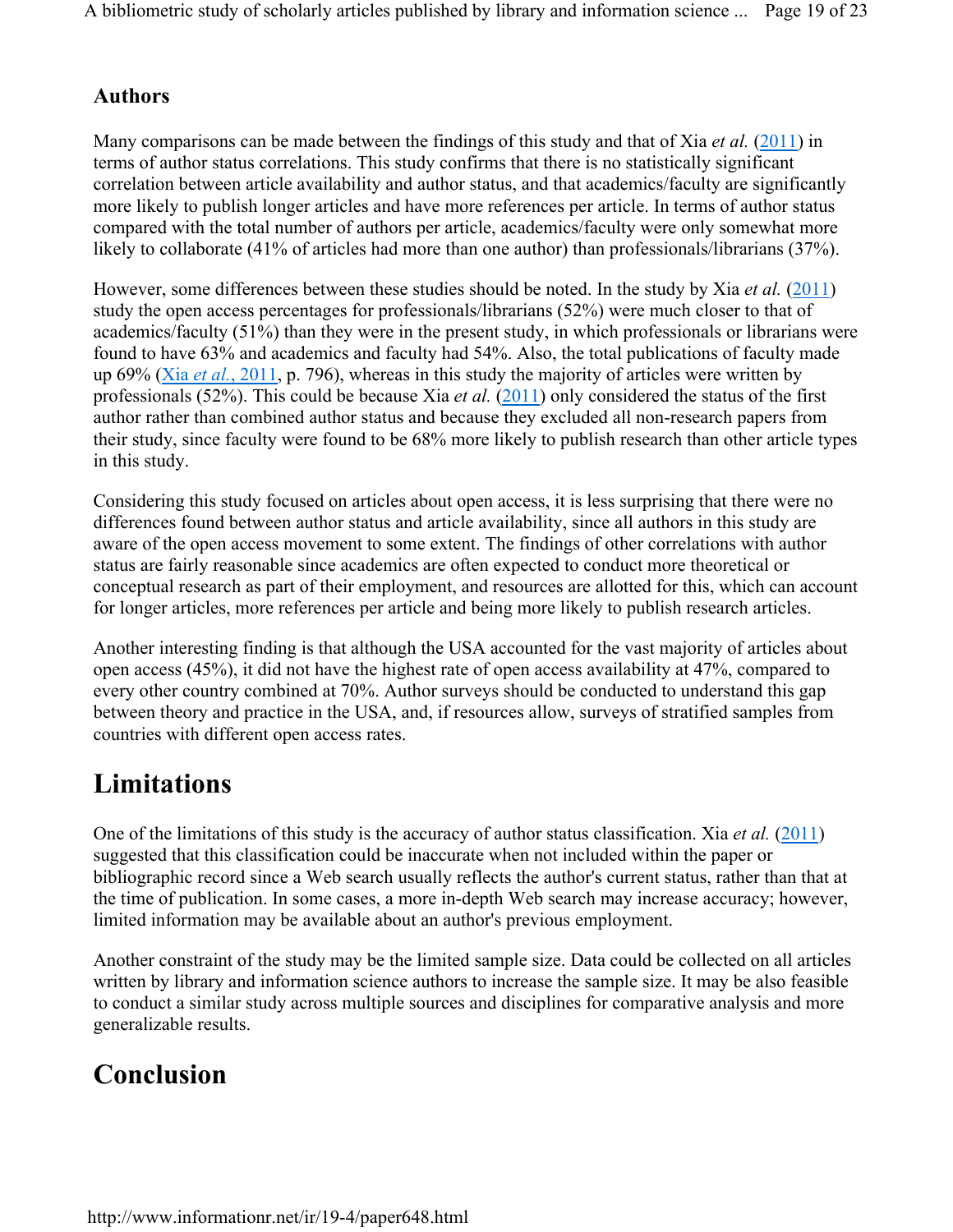This study served to develop a greater understanding of the characteristics of scholarly publications about open access by library and information science authors over multiple years. Additionally, by comparing the methods of this study with previous studies it was confirmed that at least two years are required between when an article is published and when data should be collected to reflect an accurate rate of open access availability.

Since the vast majority of these articles were published in journals that allow author self-archiving (98%), the low rate of self-archiving (37%) is indicative of a problem that requires further research in order to properly promote and support the practice. This study found a clear gap between theory (94% of articles endorsed open access in writing) and practice (60% of articles were published in an open access venue), which could be better understood by conducting a qualitative study that determines the motivations and barriers in authors' choices in terms of whether or not they publish directly into open access journals and whether or not they self-archive their articles. As Björk (2004, Conclusions, para. 1) articulates:

Trying to get researchers to support the move towards open access, which most agree would be good for the advancement of science in principle, is like trying to get people to behave in a more ecological way. While most people recognise the need to save energy and recycle waste it takes much more than just awareness to get them to change their habits on a large scale. It takes a combination of measures of many different kinds.

Since the financial circumstances of libraries are unlikely to improve, a viable solution needs to be implemented consistently in order to achieve positive results. This solution will involve continuous iterations of research to determine the state of open access practice, what barriers are preventing further growth, and assessment of the benefits and limitations of current promotions and services. Considering the majority of publishers allow some form of author archiving, it is very important to address the low rate of self-archiving through further research and the creation of services for authors. The steady linear growth of publications on open access in library and information science is encouraging and it is hoped that with more research and more publications there will be a growing awareness among academics and professionals about the issues and challenges of open access.

# **Acknowledgements**

We would like to thank the editors and reviewers of *Information Research* as well as all the proponents of the open access movement.

# **About the authors**

**Jennifer Grandbois** completed her Bachelor of Arts (Honours English Literature) at Concordia University followed by her Master of Library and Information Studies (Librarianship Stream) at McGill University. Her research interests include assessment of library services and resources, information literacy and information-seeking behaviour, as well as scholarly communications and the open access movement. She can be contacted at: jennifer.grandbois@mail.mcgill.ca. **Jamshid Beheshti** has taught at the School of Information Studies at McGill University for more than twenty five years. He has been the principal investigator and co-investigator on more than a dozen Social Sciences and Humanities Research Council of Canada grants, and has published widely in many international journals, including *JASIS&T, Information Processing & Management*, and *Education for Information*. He has recently co-edited two books, *The information behavior of a new*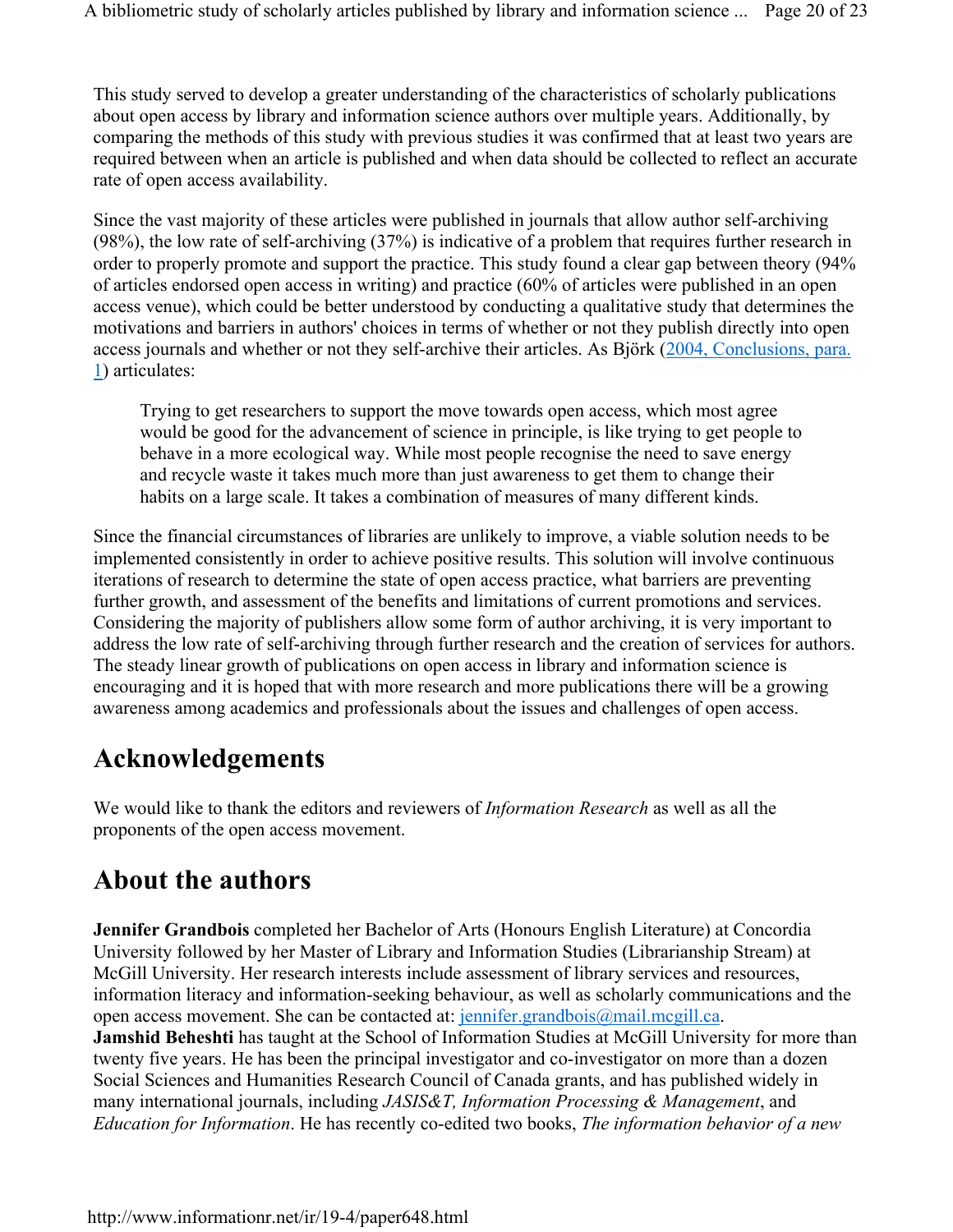*generation: children and teens in the 21st Century* (with Andrew Large, 2013), and *New directions in children's and adolescents' information behavior research* (with Dania Bilal, 2014).

**References**

- Antelman, K. (2004). Do open-access articles have a greater research impact? *College & Research Libraries, 65*(5), 372-382. Retrieved from http://crl.acrl.org/content/65/5/372 (Archived by WebCite® at http://www.webcitation.org/6Sbz60lJL)
- Baich, T. (2012). Opening interlibrary loan to open access. *Interlending & Document Supply, 40*(1), 55-60. Retrieved from https://scholarworks.iupui.edu/bitstream/handle/1805/2733/Baich\_Opening\_post-print.pdf? sequence=1 (Archived by WebCite® at http://www.webcitation.org/6SbzGinO5)
- Björk, B-C. (2004). Open access to scientific publications an analysis of the barriers to change. *Information Research, 9*(2), paper 170. Retrieved from http://InformationR.net/ir/9-2/paper170.html (Archived by WebCite® at http://www.webcitation.org/6SbzPqsE1)
- Budapest Open Access Initiative. (2012). *Ten years on from the Budapest Open Access Initiative: setting the default to open.* Retrieved from http://www.budapestopenaccessinitiative.org/boai-10-recommendations (Archived by WebCite® at http://www.webcitation.org/6Sbzagv01)
- Connaway, L. S., Dickey, T.J. & Radford, M. L. (2011). If it is too inconvenient, I'm not going after it: convenience as critical factor in information-seeking behaviors. *Library and Information Science Research, 33*(3), 179-190. Retrieved from http://www.oclc.org/content/dam/research/publications/library/2011/connaway-lisr.pdf (Archived by WebCite® at http://www.webcitation.org/6SbzjAU2l)
- Curran, M. (2009). Open access day 2008: movement building in a Web 2.0 world. *The Serials Librarian, 57*(1), 34-39.
- Davis, P. M. (2009). Author-choice open-access publishing in the biological and medical literature: a citation analysis. *Journal of the American Society for Information Science and Technology, 60*(1), 3-8. Retrieved from http://www.ecommons.cornell.edu/bitstream/1813/11647/1/Davis%20%28JASIST% 202009%29.pdf (Archived by WebCite® at http://www.webcitation.org/6SbzuBxPX)
- De Bellis, N. (2009). Bibliometrics and citation analysis: from the science citation index to cybermetrics. Lanham, MD: Scarecrow Press, Inc. Retrieved from elisa.ugm.ac.id/user/archive/download/92386/f2878618868fbea525d0a79a8672fa46 (Archived by WebCite® at http://www.webcitation.org/6Sc04xWfH)
- Drott, M. C. (2006). Open access. *Annual Review of Information Science and Technology, 40,* 79-109.
- Duzyol, G., Taskin, Z. & Tonta, Y. (2010). *Mapping the intellectual structure of the open access field through co-citation analysis.* Paper presented at IFLA Satellite Pre-conference: Open Access to Science Information Trends, Models and Strategies for Libraries, Crete, Greece. Retrieved from http://eprints.rclis.org/14910/ (Archived by WebCite® at http://www.webcitation.org/6Sc16EM2V)
- Gumpenberger, C., Ovalle-Perandones, M. A. & Gorriaiz, J. (2013). On the impact of gold open access journals. *Scientometrics, 96*(1), 221-238. Retrieved from https://uscholar.univie.ac.at/get/o:246061.pdf (Archived by WebCite® at http://www.webcitation.org/6Sc260Vtn)
- Kim, J. (2010). Faculty self-archiving: motivations and barriers. *Journal of the American Society for Information Science and Technology, 61*(9), 1909-1922.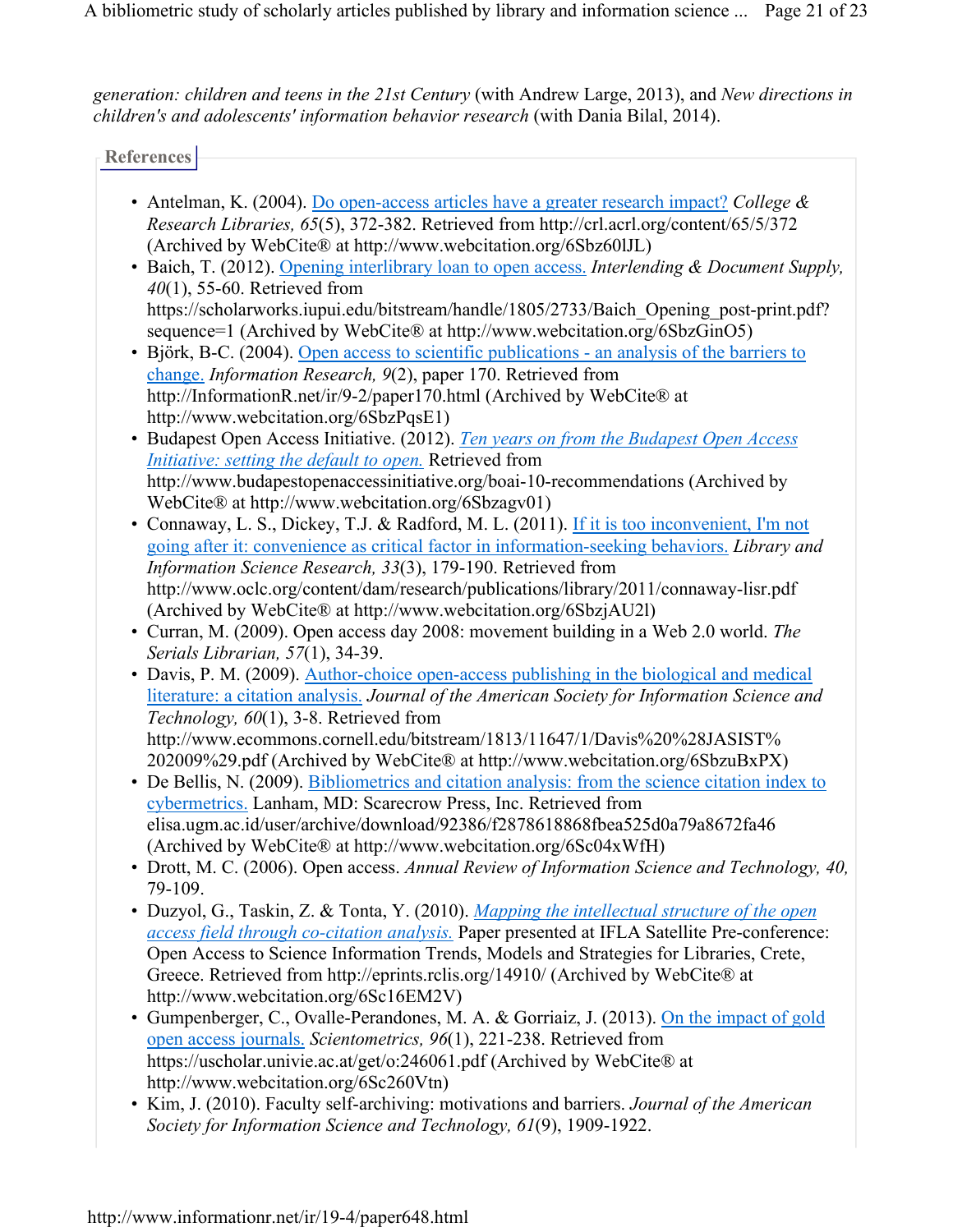- Kousha, K. & Thelwall, M. (2006). Motivations for URL citations to open access library and information science articles. *Scientometrics, 68*(3), 501-507. Retrieved from http://www.scit.wlv.ac.uk/~cm1993/papers/MotivationsURLcitationsOA.pdf (Archived by WebCite® at http://www.webcitation.org/6Sc2CZFRu)
- Laakso, M. (2014). Green open access policies of scholarly journal publishers: a study of what, when, and where self-archiving is allowed. *Scientometrics, 99*(2), 475-494. Retrieved from http://www.openaccesspublishing.org/green1/Lakso2014- GreenOAPoliciesAcceptedVersion.pdf (Archived by WebCite® at http://www.webcitation.org/6Sc2NpbvA)
- Mukherjee, B. (2007). Evaluating e-contents beyond impact factor a pilot study selected open access journals in library and information science. *The Journal of Electronic Publishing, 10*(2). Retrieved from http://quod.lib.umich.edu/j/jep/3336451.0010.208?view=text;rgn=main (Archived by WebCite® at http://www.webcitation.org/6ScA5gtu4)
- Mukherjee, B. (2009a). Do open-access journals in library and information science have any scholarly impact? A bibliometric study of selected open-access journals using Google Scholar. *Journal of the American Society for Information Science and Technology, 60*(3), 581-594.
- Mukherjee, B. (2009b). Scholarly research in LIS open access electronic journals: a bibliometric study. *Scientometrics, 80*(1), 167-194.
- Norris, M., Oppenheim, C. & Rowland, F. (2008). The citation advantage of open-access articles. *Journal of the American Society for Information Science and Technology, 59*(12), 1963-1972.
- Sidorko, P. E. & Yang, T. T. (2009). Refocusing for the future: meeting user expectations in a digital age. *Library Management, 30*(1), 6-24.
- Sotudeh, H. & Horri, A. (2009). Countries positioning in open access journals system: an investigation of citation distribution patterns. *Scientometrics, 81*(1), 7-31.
- Way, D. (2010). The open access availability of library and information science literature. *College & Research Libraries, 71*(4), 302-309. Retrieved from http://crl.acrl.org/content/71/4/302 (Archived by WebCite® at http://www.webcitation.org/6ScAF1c4f)
- Xia, J., Wilhoite, S. K. & Myers, R. L. (2011). A "librarian-LIS faculty" divide in open access practice. *Journal of Documentation, 67*(5), 791-805. Retrieved from ejournals.library.ualberta.ca/index.php/EBLIP/article/downloadSuppFile/16575/2263 (Archived by WebCite® at http://www.webcitation.org/6ScARg4Fr)
- Xia, J. (2012). Positioning open access journals in a LIS journal ranking. *College & Research Libraies, 73*(2), 134-145. Retrieved from http://crl.acrl.org/content/73/2/134.full.pdf+html (Archived by WebCite® at http://www.webcitation.org/6ScAZClwG)
- Xia, J. & Nakanishi (2012). Self-selection and the citation advantage of open access articles. *Online Information Review, 36*(1), 40-51.
- Yuan, S. & Hua, W. (2010). Scholarly impact measurements of LIS open access journals: based on citations and links. *The Electronic Library, 29*(5), 682-697.
- Zuccala, A. (2009). The lay person and open access. *Annual Review of Information Science and Technology, 43*, 1-62. Retrieved from http://individual.utoronto.ca/azuccala\_web/AZuccala%282009%29\_ARIST.pdf (Archived by WebCite® at http://www.webcitation.org/6ScAfwtev)

**How to cite this paper** 

Grandbois, J., & Beheshti, J. (2014). A bibliometric study of scholarly articles published by library